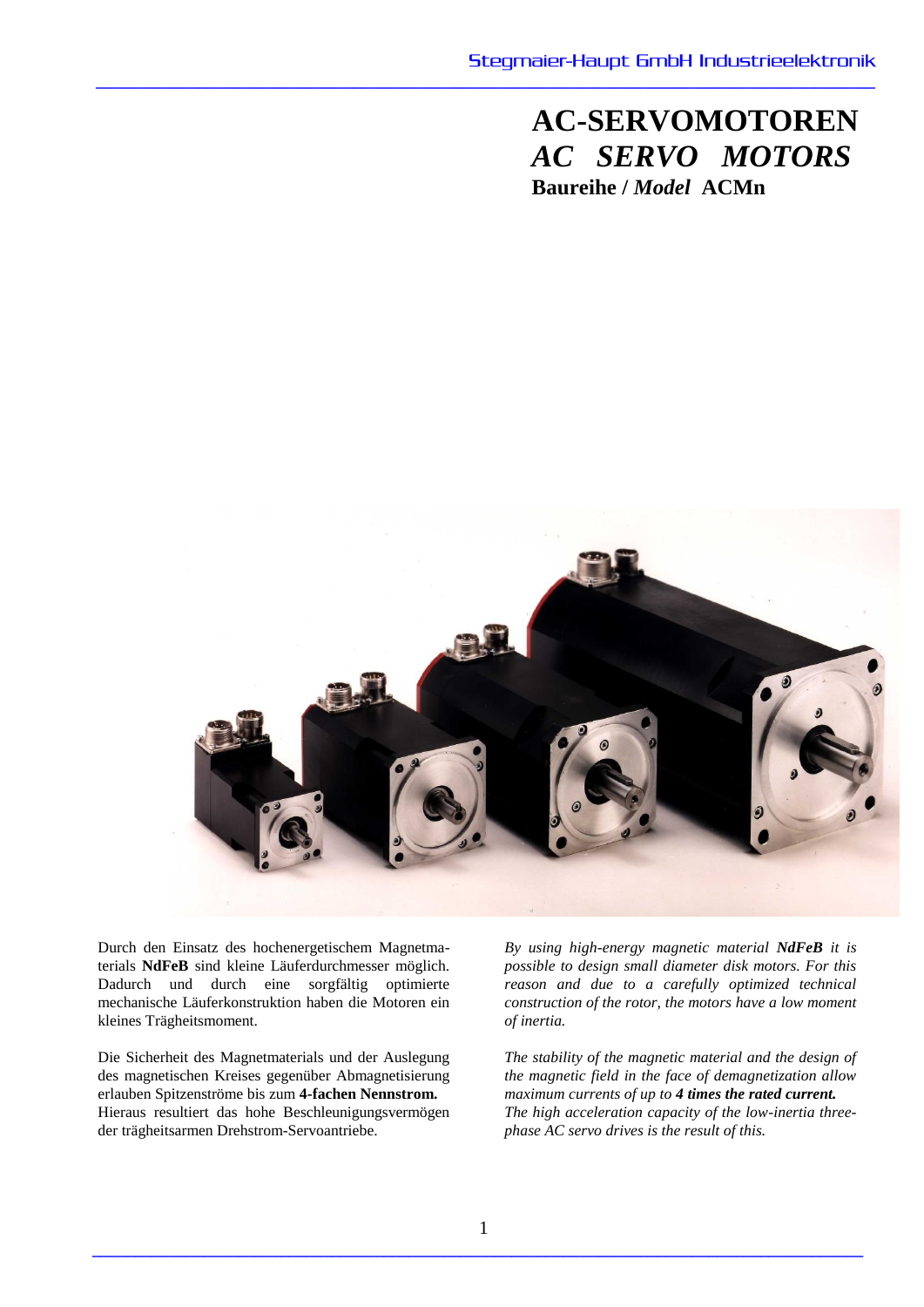# **INHALTSVERZEICHNIS** *CONTENTS*

**\_\_\_\_\_\_\_\_\_\_\_\_\_\_\_\_\_\_\_\_\_\_\_\_\_\_\_\_\_\_\_\_\_\_\_\_\_\_\_\_\_\_\_\_\_\_\_\_\_\_\_\_\_\_\_\_\_\_\_\_\_\_\_\_\_\_\_\_\_\_\_\_\_\_\_\_\_\_\_\_\_\_\_\_\_\_\_\_\_\_\_**

Seite/*Page*

| 1              |                                                                 |                                                                                        |  |  |  |  |
|----------------|-----------------------------------------------------------------|----------------------------------------------------------------------------------------|--|--|--|--|
| 1.1            |                                                                 |                                                                                        |  |  |  |  |
| 1.2            |                                                                 |                                                                                        |  |  |  |  |
| 1.2.1          |                                                                 |                                                                                        |  |  |  |  |
| 1.3            |                                                                 |                                                                                        |  |  |  |  |
|                |                                                                 |                                                                                        |  |  |  |  |
| $\overline{2}$ |                                                                 |                                                                                        |  |  |  |  |
| 3              |                                                                 |                                                                                        |  |  |  |  |
| 3.1            |                                                                 |                                                                                        |  |  |  |  |
| 3.1.1          |                                                                 |                                                                                        |  |  |  |  |
| 3.1.2          |                                                                 |                                                                                        |  |  |  |  |
| 3.1.3          |                                                                 |                                                                                        |  |  |  |  |
| 3.1.4          |                                                                 |                                                                                        |  |  |  |  |
| 4.1            |                                                                 |                                                                                        |  |  |  |  |
|                |                                                                 |                                                                                        |  |  |  |  |
| 4.1.1          |                                                                 |                                                                                        |  |  |  |  |
| 4.2            |                                                                 |                                                                                        |  |  |  |  |
|                |                                                                 |                                                                                        |  |  |  |  |
| 4.2.1          | Anschlüsse über PG-Verschraubungen Connections via PG couplings |                                                                                        |  |  |  |  |
|                |                                                                 |                                                                                        |  |  |  |  |
| 4.2.2          |                                                                 | Motor mit Impulsgeberanbauvorbereitung Motor with pulse encoder attachment preparation |  |  |  |  |
|                |                                                                 | für Inkrementalgeber DG60 bzw. ROD426 for incremenal encoder DG60 resp. ROD426 17      |  |  |  |  |
| 5              |                                                                 | Anschlußbelegungen Connector assignment  18                                            |  |  |  |  |
| 5.1            |                                                                 |                                                                                        |  |  |  |  |
|                |                                                                 |                                                                                        |  |  |  |  |
| 5.1.1          |                                                                 |                                                                                        |  |  |  |  |
|                |                                                                 |                                                                                        |  |  |  |  |
|                |                                                                 |                                                                                        |  |  |  |  |
| 5.1.2          |                                                                 |                                                                                        |  |  |  |  |
|                |                                                                 |                                                                                        |  |  |  |  |
| 5.1.3          |                                                                 |                                                                                        |  |  |  |  |
|                |                                                                 |                                                                                        |  |  |  |  |
| 5.1.4          |                                                                 |                                                                                        |  |  |  |  |
|                |                                                                 |                                                                                        |  |  |  |  |
| 5.2            |                                                                 | Motoranschluß für Sonderausführung Motor connection for special design  22             |  |  |  |  |
| 5.2.1          |                                                                 |                                                                                        |  |  |  |  |
|                |                                                                 |                                                                                        |  |  |  |  |
|                |                                                                 |                                                                                        |  |  |  |  |
| 5.2.2          |                                                                 |                                                                                        |  |  |  |  |
|                |                                                                 | im Kompakt- oder low cost-Gehäuse in the compact- or low cost enclosure 23             |  |  |  |  |
| 5.2.3          |                                                                 |                                                                                        |  |  |  |  |
|                |                                                                 |                                                                                        |  |  |  |  |
| 5.2.4          |                                                                 |                                                                                        |  |  |  |  |
|                |                                                                 |                                                                                        |  |  |  |  |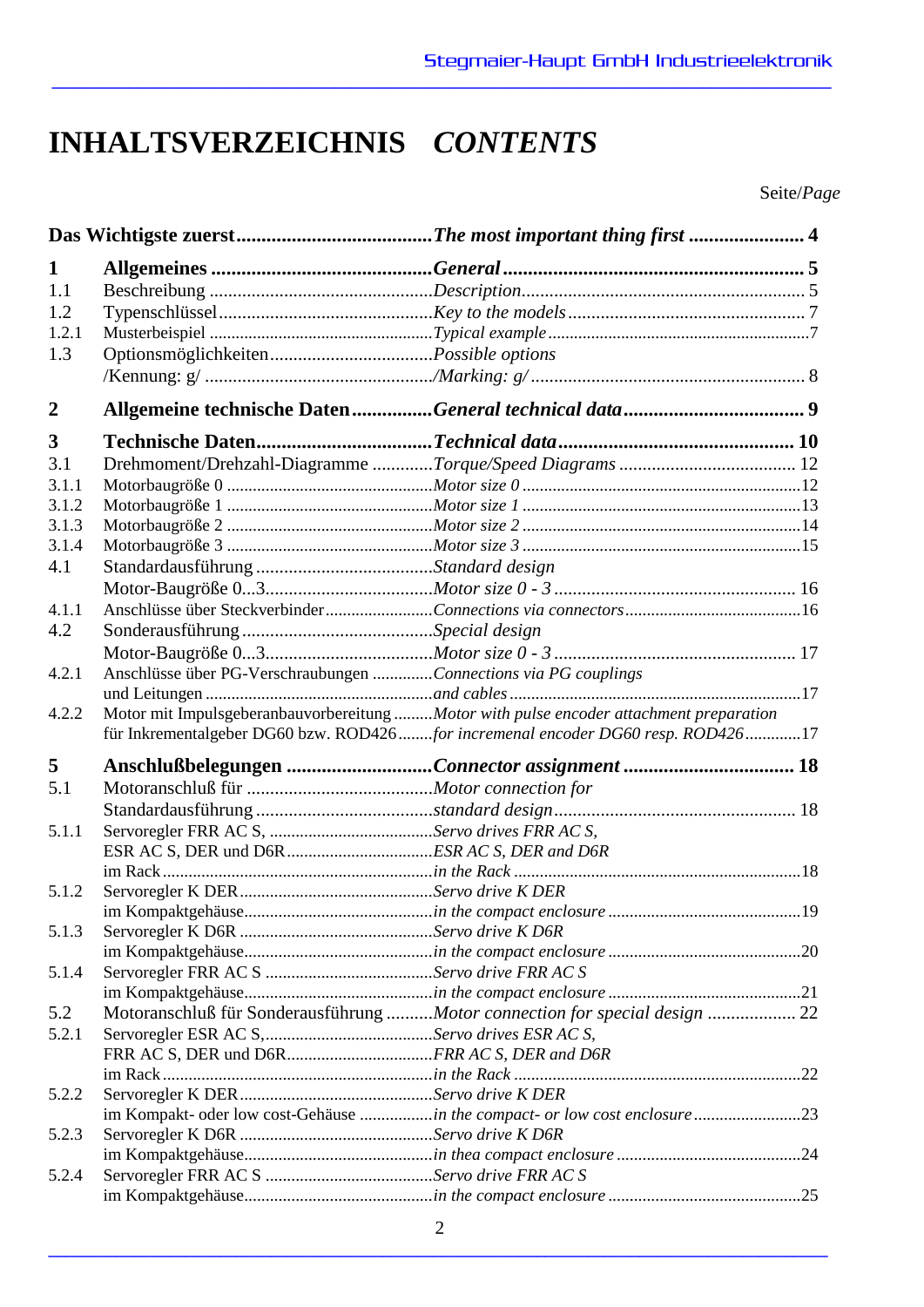# **INHALTSVERZEICHNIS** *CONTENTS*

Seite/*Page*

| 5.3            |                                                                 |                                                                     |  |
|----------------|-----------------------------------------------------------------|---------------------------------------------------------------------|--|
| 5.3.1          |                                                                 |                                                                     |  |
| 5.3.2          |                                                                 |                                                                     |  |
|                |                                                                 |                                                                     |  |
| 5.4            |                                                                 |                                                                     |  |
| 5.5            |                                                                 |                                                                     |  |
| 5.5.1          | Gegenstecker für Motor- und  Mating plugs for motor- and        |                                                                     |  |
|                |                                                                 |                                                                     |  |
| 5.5.2          |                                                                 |                                                                     |  |
|                |                                                                 |                                                                     |  |
| 6              | Technische Daten der  Technical data of the                     |                                                                     |  |
|                |                                                                 |                                                                     |  |
| $\overline{7}$ |                                                                 |                                                                     |  |
| 7.1            |                                                                 | radiale Wellenbelastung-Definition  radial shaft load definition 32 |  |
| 7.2            |                                                                 |                                                                     |  |
| 7.3            |                                                                 |                                                                     |  |
| 8              | Nennleistungs-Abhängigkeit der  Nominal power dependence of the |                                                                     |  |
|                |                                                                 |                                                                     |  |
|                |                                                                 | bezüglich Aufstellungshöhe  concerning the installation hight  33   |  |
| 8.1            |                                                                 |                                                                     |  |
| 9              |                                                                 |                                                                     |  |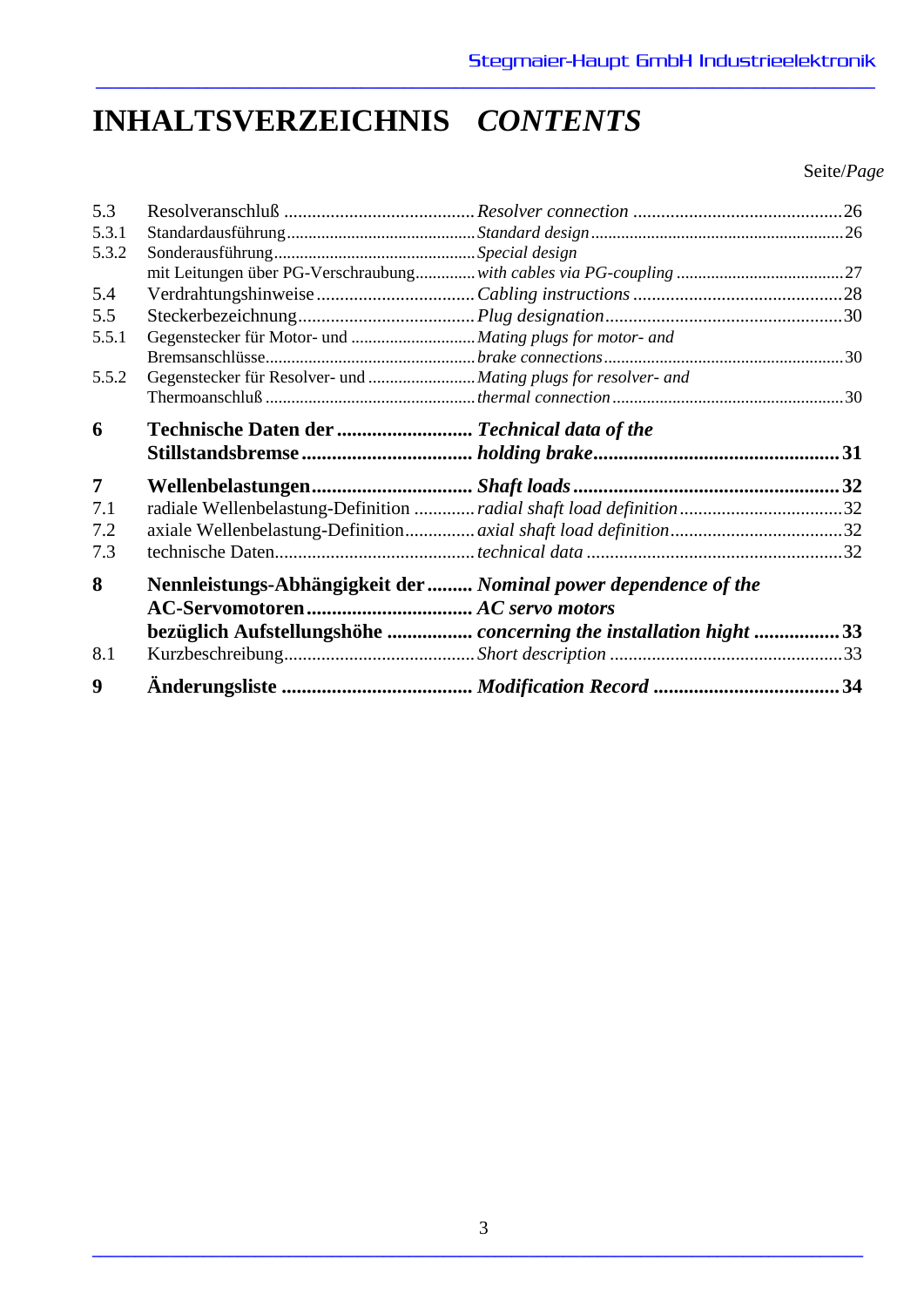Wir bedanken uns für das Vertrauen, das Sie unserem Produkt entgegenbringen. Die vorliegende Betriebsanleitung dient der Übersicht von technischen Daten und Eigenschaften.

Bitte lesen Sie vor Einsatz des Produktes diese Bedienungsanleitung.

Bei Rückfragen wenden Sie sich bitte an uns.

Der nicht sachgemäße Einsatz des Produktes im Zusammenhang mit lebensgefährlicher Spannung kann zu Verletzungen führen. Des weiteren können dadurch Beschädigungen an Motoren oder Produkten auftreten. Berücksichtigen Sie deshalb bitte unbedingt unsere Sicherheitshinweise.

Thema: Sicherheitshinweise

Wir gehen davon aus, daß Sie als Fachmann mit den einschlägigen Sicherheitsregeln, insbesondere nach VDE 0100, VDE 0113, VDE 0160, EN 50178 den Unfallverhütungsvorschriften der Berufsgenossenschaft und den DIN-Vorschriften vertraut sind und mit ihnen umgehen können. Des weiteren sind die CE - Bestimmungen einzuhalten und sicherzustellen.

Je nach Einsatzart sind weitere nationale Normen, wie z. B. UL, DIN zu beachten. Wenn der Einsatz unserer Produkte im Zusammenhang mit Komponenten anderer Hersteller erfolgt, sind auch deren Betriebsanleitungen unbedingt zu beachten.

# **Das Wichtigste zuerst** *The most important thing first*

**\_\_\_\_\_\_\_\_\_\_\_\_\_\_\_\_\_\_\_\_\_\_\_\_\_\_\_\_\_\_\_\_\_\_\_\_\_\_\_\_\_\_\_\_\_\_\_\_\_\_\_\_\_\_\_\_\_\_\_\_\_\_\_\_\_\_\_\_\_\_\_\_\_\_\_\_\_\_\_\_\_\_\_\_\_\_\_\_\_\_\_**

*We thank you for the trust that you have shown in our product.*

*The operating instructions presented here serves as an overview of the technical data and features.*

*Please read the operating instructions before putting the product to use.*

*If you have any questions, please contact us.*

*Improper application of the product in connection with dangerous voltage, can lead to injuries. In addition, damage can also occur to motors or other products.* 

*Therefore please observe strictly our safety precautions.*

## *Topic: Safety precautions*

*We assume that as an expert, you are familiar with the relevant safety regulations, especially in accordance with VDE 0100, VDE 0113, VDE 0160, EN 50178, the accident prevention regulations of the employers liability insurance company and the DIN regulations and that you can use and apply them.*

*Also the CE - regulations are to be observed and guaranteed.*

*Depending on the kind of application, additional norms e.g. UL, DIN are to be observed. If our products are employed in connection with components from other manufacturers, their operating instructions are also to be strictly observed.*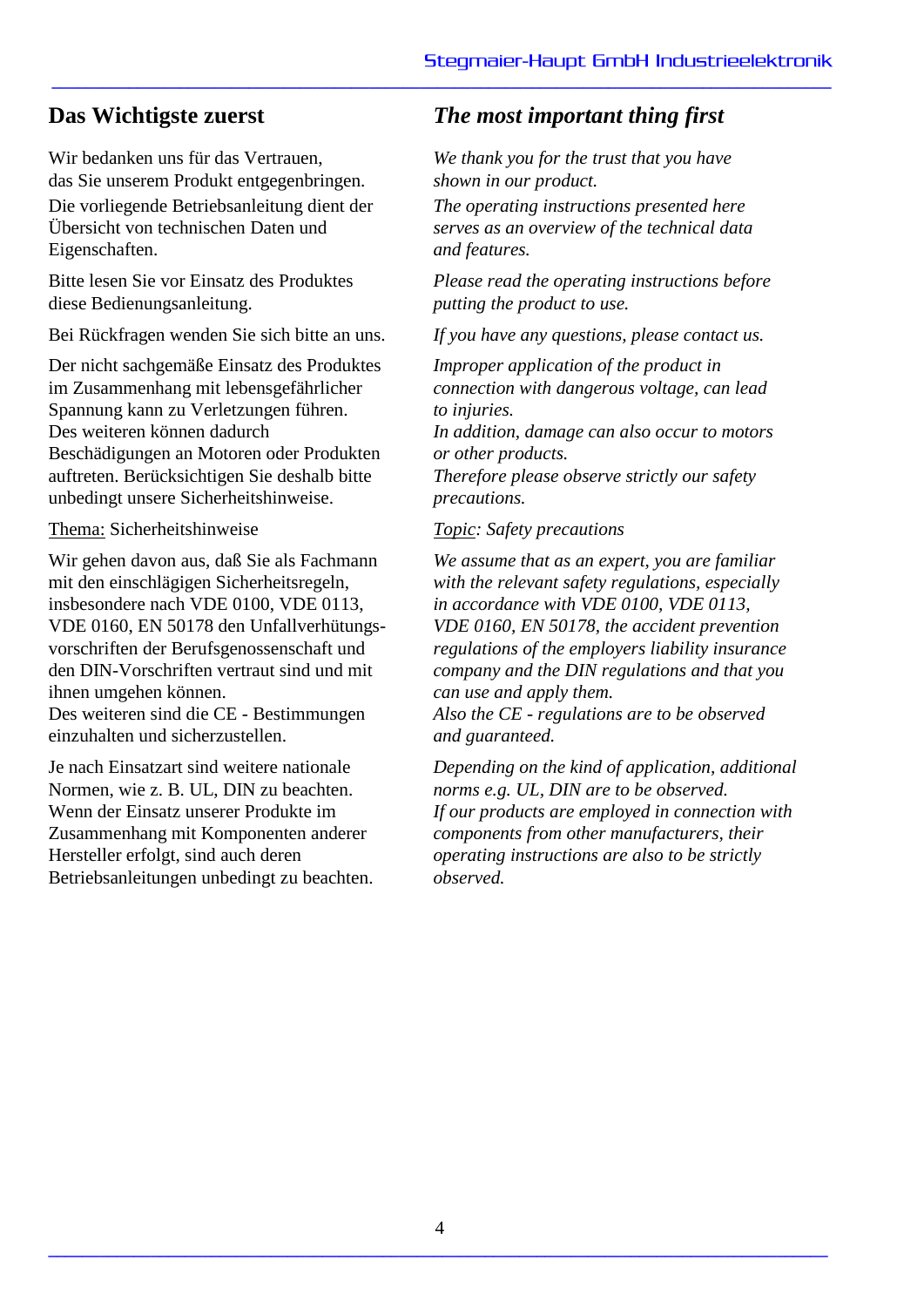# **1.1 Beschreibung** *Description*

Durch den Einsatz des hochenergetischen Magnetmaterials **NdFeB** sind kleine Läuferdurchmesser möglich. Dadurch, und durch eine sorgfältig optimierte mechanische Läuferkonstruktion haben die Motoren ein kleines Trägheitsmoment.

Die Sicherheit des Magnetmaterials und der Auslegung des magnetischen Kreises gegenüber Entmagnetisierung erlauben Spitzenströme bis zum **4-fachen Nennstrom.**

Hieraus resultiert das hohe Beschleunigungsvermögen der trägheitsarmen Drehstrom-Servoantriebe.

Durch die Permanent - Erregung entstehen im Läufer keine Stromwärmeverluste.

Bei Drehstrom-Servomotoren treten nur Stromwärmeverluste im Ständer auf, die über das Gehäuse direkt abgeführt werden können.

Diese günstigen Kühlbedingungen erlauben hochausgenutzte Wicklungen.

Da die gesamten Stromwärmeverluste direkt über das Gehäuse abgeführt werden, sind die Motoren mit geringem Aufwand in der **Schutzart IP 54** ausgeführt. Sie sind damit sehr unempfindlich gegen Flüssigkeiten und Schmutz.

# **Wichtig !**

Änderung technischer Daten zur technischen und qualitativen Verbesserung! Ergebnis: **Neue** Motorbezeichnung AC Mn

**\_\_\_\_\_\_\_\_\_\_\_\_\_\_\_\_\_\_\_\_\_\_\_\_\_\_\_\_\_\_\_\_\_\_\_\_\_\_\_\_\_\_\_\_\_\_\_\_\_\_\_\_\_\_\_\_\_\_\_\_\_\_\_\_\_\_\_\_\_\_\_\_\_\_\_\_\_\_\_\_\_\_\_\_\_\_\_\_\_\_\_**

*By using high-energy magnetic material NdFeB it is possible to design small diameter disk motors. For this reason and due to a carefully optimized technical construction of the rotor, the motors have a low moment of inertia.*

*The stability of the magnetic material and the design of the magnetic field in the face of demagnetisation allow maximum currents of up to 4 times the rated current.*

*The high acceleration capacity of the lowinertia three-phase AC servo drives is the result of this.*

*Through the excitation of the permanent magnets, no heat losses due to current occur in the rotor.*

*With three-phase AC-servomotors, heat losses due to current occur only in the stator, which then can be directly drawn off via the housing.*

*These favorable cooling conditions allow high-capacity windings.*

*Since all the current heat losses are drawn off directly via the housing, the motors are designed at low cost with the enclosure type providing protection in accordance with IP 54 and they are thus very resistand to liquids and dirt.*

# *Important !*

*Changes to the technical data for technical for technical and quality improvement! Result: New motor designation AC Mn*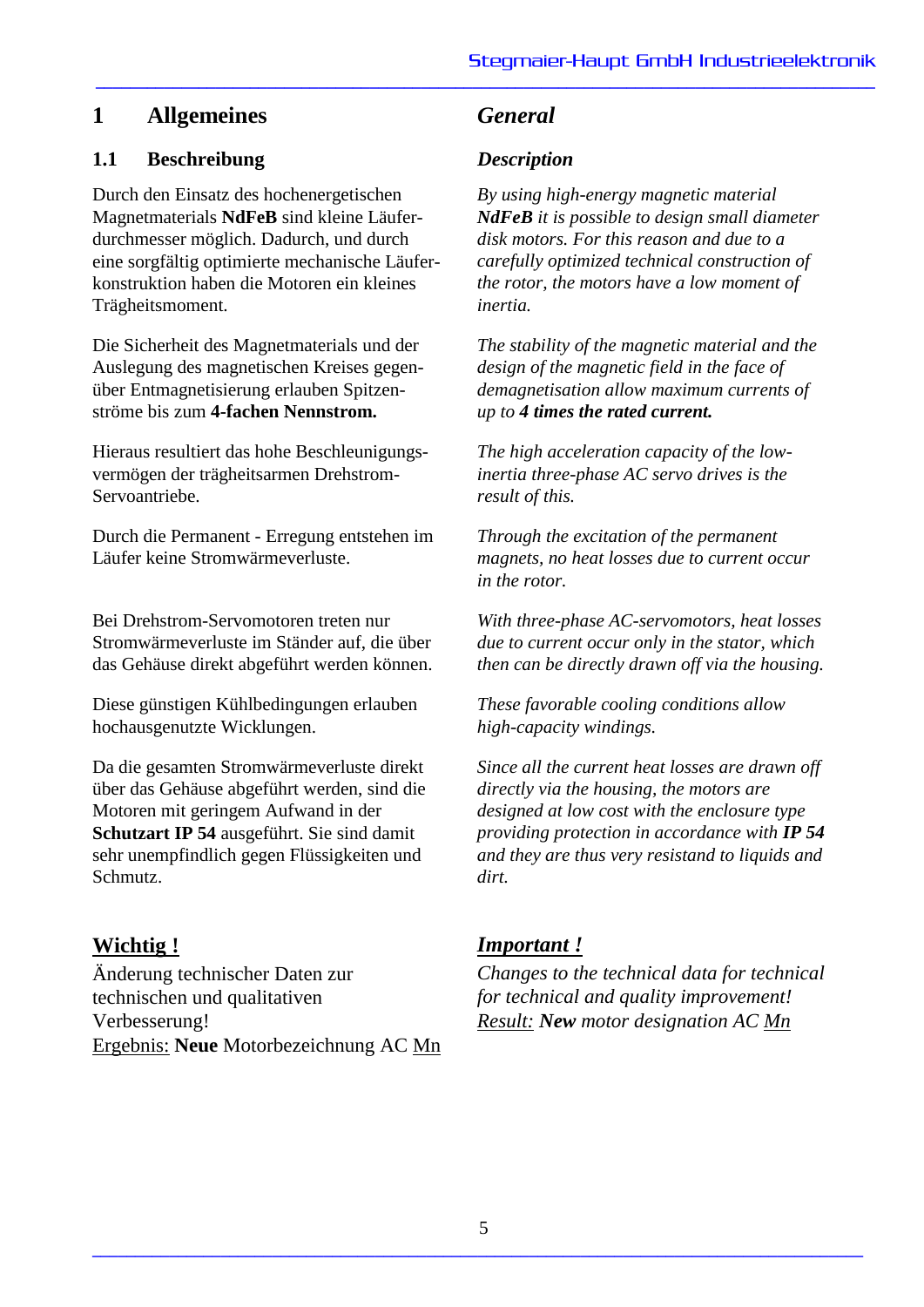# **Beschreibung** *Description*

Der Resolver ist im B-seitigen Lagerschild eingebaut.

Die Signale dieses integrierten Meßsystems für den Drehzahl - Istwert, die Läuferposition und die indirekte Lageposition werden am Motor über einen 12 - poligen Stecker abgenommen.

Drehstrom - Servoantriebe in synchroner Bauart haben gegenüber Gleichstrom-Antrieben eine Reihe von Vorteilen:

- keine elektromechanischen Verschleißteile, daher "wartungsfrei".
- geringes Trägheitsmoment des Läufers aufgrund hoher Leistungsdichte, daher hohes Beschleunigungsvermögen.
- keine Kommutierungsgrenzkurve, daher hohe Beschleunigungsmomente auch im oberen Drehzahlbereich.
- keine Verluste im Läufer des Motors, daher günstige thermische Eigenschaften und hohe Schutzart durch voll geschlossene Bauweise.

Drehstrom-Servomotoren in der beschriebenen Bauweise sind spezifisch leistungsfähiger (höheres Nenndrehmoment) als Gleichstrom-Servomotoren und haben auch ein kleines Trägheitsmoment. Die für eine Anwendung notwendige Baugröße wird daher bei Drehstromservos kleiner als bei Gleichstromservos.

**\_\_\_\_\_\_\_\_\_\_\_\_\_\_\_\_\_\_\_\_\_\_\_\_\_\_\_\_\_\_\_\_\_\_\_\_\_\_\_\_\_\_\_\_\_\_\_\_\_\_\_\_\_\_\_\_\_\_\_\_\_\_\_\_\_\_\_\_\_\_\_\_\_\_\_\_\_\_\_\_\_\_\_\_\_\_\_\_\_\_\_**

*The resolver is built into the B-side bearing bracket.*

*The signals of this integrated measuring system for the actual speed value, the rotor position and the indirect position are taken at the motor over a 12-pin connector.*

*Synchronous three-phase AC servo drives have a series of advantages over the DC drives:*

- *no electromechanical parts to wear out, therefore "maintenance-free".*
- *a low moment of inertia of the rotor due to power density, therefore high acceleration capacity.*
- *no commutation limit curve, therefore high acceleration moments, also in higher speed ranges.*
- *no losses in the rotor of the motor, therefore favorable thermic qualities and a high degree of protection due to the closed construction.*

*Three-phase AC servomotors built in the way decribed, are specifically more efficient (higher rated torque) than DC servomotors and also have a small moment of inertia. The size necessary for an application will, for this reason, be smaller with three-phase AC servos than with DC servos.*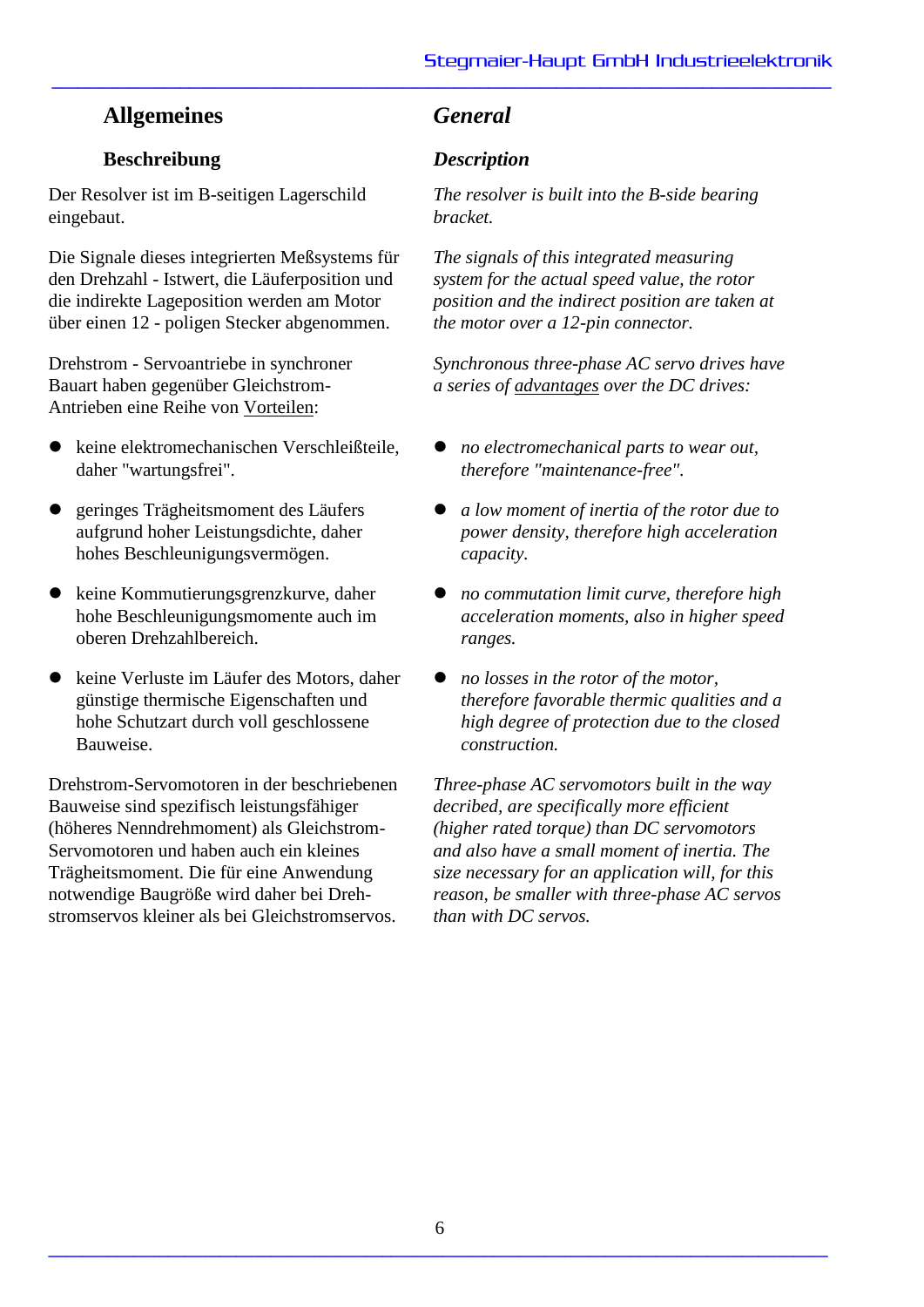**\_\_\_\_\_\_\_\_\_\_\_\_\_\_\_\_\_\_\_\_\_\_\_\_\_\_\_\_\_\_\_\_\_\_\_\_\_\_\_\_\_\_\_\_\_\_\_\_\_\_\_\_\_\_\_\_\_\_\_\_\_\_\_\_\_\_\_\_\_\_\_\_\_\_\_\_\_\_\_\_\_\_\_\_\_\_\_\_\_\_\_**

**1.2 Typenschlüssel** *Key to the models*

|                                  |                                        |  | optional    |                           |                |      |    |     |
|----------------------------------|----------------------------------------|--|-------------|---------------------------|----------------|------|----|-----|
| <b>Kennung</b><br><b>Marking</b> | a                                      |  | ◠           |                           | e              |      |    |     |
| Typ:<br>Model:                   | <b>AC</b><br>$\underline{\mathbf{Mn}}$ |  | <b>XXXX</b> | $\mathbf{v}$<br>$-\Delta$ | $\Delta$<br>'Λ | $-X$ | XX | $+$ |

| <b>Beschreibung</b>                                                              | <b>Kennung</b><br><b>Marking</b> | <b>Description</b>                                                                               |
|----------------------------------------------------------------------------------|----------------------------------|--------------------------------------------------------------------------------------------------|
| $=$ Drehstrom<br>AC                                                              | a                                | AC<br>$=$ three-phase                                                                            |
| $=$ Motorbaureihe (alt)<br>$\underline{M}$                                       | $\mathbf b$                      | M<br>$=$ motor series (old)                                                                      |
| Motorbaureihe neu!<br>Mn<br>$=$                                                  |                                  | $=$ motor series <b>new!</b><br>Mn                                                               |
| $xxxx = ca.$ Nenndrehmoment in Ncm                                               | $\mathbf{c}$                     | $xxxx =$ approx. rated torque in Ncm                                                             |
| $-4$<br>4000 1/min. (Bezeichnung entfällt bei<br>$=$<br>Motor / Getriebe-System) | $\overline{\mathbf{d}}$          | $=$ 4000 rpm (designation does not<br>$-4$<br>apply with motor / $\gamma$ gearbox systems)       |
| $=$ weitere auf Anfrage<br>-X                                                    |                                  | $=$ further upon request<br>$-X$                                                                 |
| $/0.3$ = Motorbaugröße (Bezeichnung entfällt<br>bei Motor / Getriebe-System)     | e                                | $\sqrt{0.3}$ = motor sizes (designation does not<br>apply with motor / $\gamma$ gearbox systems) |
| $-3$<br>325 V DC Zwischenkreisnennspannung                                       | f                                | $-3$<br>$=$ 325 V DC interm. circuit rated voltage                                               |
| $= 565$ V DC Zwischenkreisnennspannung<br>-6                                     |                                  | $= 565$ VDC interm. circuit rated voltage<br>-6                                                  |
| Kennung für Option und Sonder:                                                   | g                                | identification for options and<br>custom features:                                               |
| XX<br>siehe Kapitel 1.3!<br>$\quad \  \  =$                                      |                                  | XX<br>$=$ see chapter 1.3!                                                                       |
| $=$ bei Getriebeanbau: (eingefügte<br>$+$<br>Getriebetypen-Kurzbezeichnung       | h                                | $+  = with attached gear-box: (for short$<br>description for inserted gearbox                    |
| siehe Getriebeunterlagen                                                         |                                  | models see gearbox documentation                                                                 |

# 1.2.1 Musterbeispiel *Typical example*

entsprechend des Typenschlüssels wäre:

| AC Mn0320-4/2-3<br><u>Typ:</u> |  |
|--------------------------------|--|
|--------------------------------|--|

|  | $AC = Drehstrom$               |  | $AC = three phase$           |
|--|--------------------------------|--|------------------------------|
|  | $Mn = Motorbaure ihe$          |  | $Mn = motor series$          |
|  | $0320 =$ Nenndrehmoment in Ncm |  | $0320 =$ rated torque in Ncm |
|  | $-4 = 4000$ 1/min.             |  | $-4 = 4000$ rpm              |
|  | $/2$ = Motorbaugröße           |  | $\sqrt{2}$ = motor size      |
|  | $-3 = 325 \text{V} \text{DC}$  |  | $-3 = 325 VDC$               |
|  |                                |  |                              |

Ein Musterbeispiel für die Bestellangabe *A typical example of an order corresponding*

# Typ: AC Mn0320-4/2-3 *Model: AC Mn0320-4/2-3*

| AC       | $=$ | three phase         |
|----------|-----|---------------------|
| Mn       |     | motor series        |
| 0320     |     | rated torque in Ncn |
| $-4$     | $=$ | 4000 rpm            |
| $\angle$ |     | motor size          |
| $-3$     |     | 325VDC              |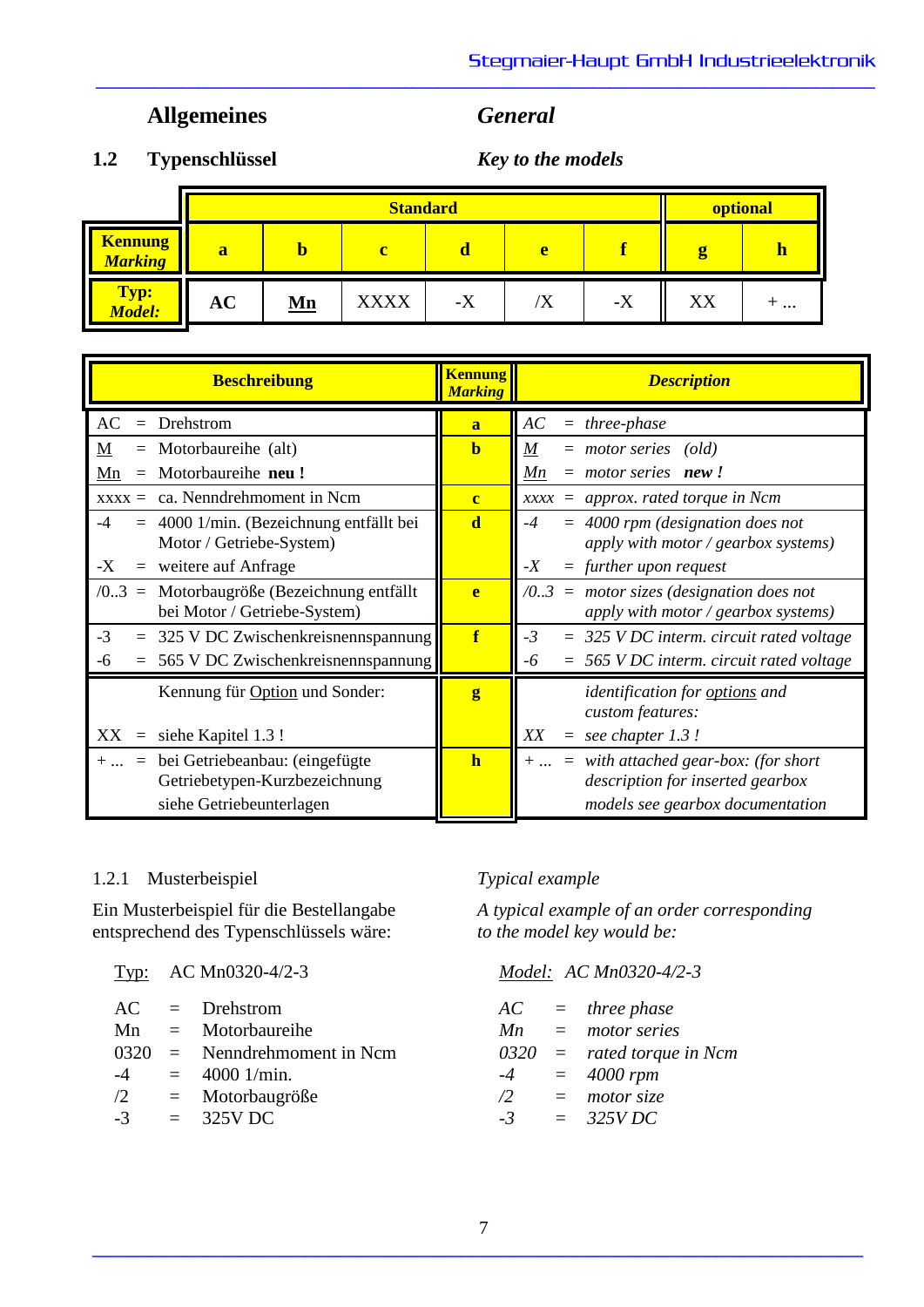## **1.3 Optionsmöglichkeiten** *Possible options* **/Kennung: g/** */Marking: g/*

|     | <b>Optional</b>                                                 | <b>Kennung</b><br><b>Marking</b> | <b>optional</b>                                                    |
|-----|-----------------------------------------------------------------|----------------------------------|--------------------------------------------------------------------|
| 1.) | glatte Motorwelle                                               | <b>GW</b>                        | smooth motor shaft                                                 |
| 2.) | Stillstandsbremse, 24 V DC                                      | <b>BR</b>                        | holding brake, 24 V DC                                             |
| 3.) | Schutzart IP 65                                                 | 65                               | degree of protection IP 65                                         |
| 4.) | Stillstandsbremse und glatte Motorwelle                         | <b>BG</b>                        | holding brake and smooth motor shaft                               |
| 5.) | Absolutwert- oder Inkremental-<br>geberanbau-Vorbereitung       | <b>AI</b>                        | absolute or incremental encoder preparation<br>of attachment       |
| 6.) | Stillstandsbremse und Inkremental-<br>geberanbau-Vorbereitung   | <b>BI</b>                        | holding brake and incremental encoder<br>preparation of attachment |
| 7.) | elektrische Anschlüsse über PG-<br>Verschraubung und Kabelenden | <b>PL</b>                        | electrical connections via<br>PG couplings and cable ends          |
| 8.) | 2. Paßfedernut                                                  | 2P                               | 2 <sup>nd</sup> featherkey way                                     |
|     | 9.) IP 65 und 2. Paßfedernut                                    | 6P                               | IP 65 and $2^{nd}$ featherkey way                                  |
|     | 10.) Motor- und Resolverflanschdose<br>$90^\circ$ gewinkelt     | 90                               | flange receptacle for motor and resolver<br>$90^\circ$ angled      |
|     | 11.) wie PL und GW                                              | GP                               | like PL and GW                                                     |
|     | 12.) GW und IP 65                                               | G6                               | GW and IP 65                                                       |
|     | 13.) mech. Sonderkonstruktionen                                 | <b>MS</b>                        | mech. custom designs                                               |
|     | 14.) PL und unlackierter Motor                                  | PU                               | PL and unpainted motor                                             |
|     | 15.) PL und unlackierter Motor und<br>glatte Welle              | <b>PS</b>                        | PL and unpainted motor and<br>smooth motor shaft                   |
|     | 16.) Sonderlackierung                                           | SL                               | special finish                                                     |
|     | 17.) glatte Motorwelle gekürzt                                  | <b>GK</b>                        | smooth motor shaft shortend                                        |
|     | 18.) Bremse, glatte Welle,<br>PG-Verschraubung und Kabelenden   | <b>VA</b>                        | brake, smooth motor shaft,<br>PG-coupling and cable ends           |
|     | 19.) Rostfreie Welle, IP 65                                     | <b>R6</b>                        | rust-proof motor shaft, IP 65                                      |
|     | 20.) PL und IP 65                                               | <b>P6</b>                        | PL and IP 65                                                       |
|     | 21.) BR und IP 65                                               | <b>B6</b>                        | BR and IP 65                                                       |
|     | 22.) Flanschdose B-seitig und IP 65                             | F6                               | flange receptacle B-side and IP 65                                 |
|     | 23.) Receiver Resolver                                          | $\overline{\mathbf{R}}$          | receiver resolver                                                  |
|     | 24.) Bremse, GW, Inkrementalgeberanbau-<br>Vorbereitung         | <b>VI</b>                        | brake, GW, incremental encoder<br>preparation of attachment        |
|     | 25.) glatte Welle, Inkrementalgeberanbau-<br>Vorbereitung       | GI                               | GW, incremental encoder preparation of<br>attachment               |
|     | 26.) BR, GW, IP 65                                              | V <sub>6</sub>                   | BR, GW, IP 65                                                      |
|     | 27.) IP $65 +$ Kabelenden + GW                                  | L6                               | IP $65 + cable$ ends + GW                                          |
|     | 28.) BR, PG-Verschraubung und Kabelenden,<br>IP 65              | <b>BL</b>                        | BR, PG-coupling and cable ends, IP 65                              |
|     | 29.) Bremse + B $14$                                            | <b>B4</b>                        | $brake + B14$                                                      |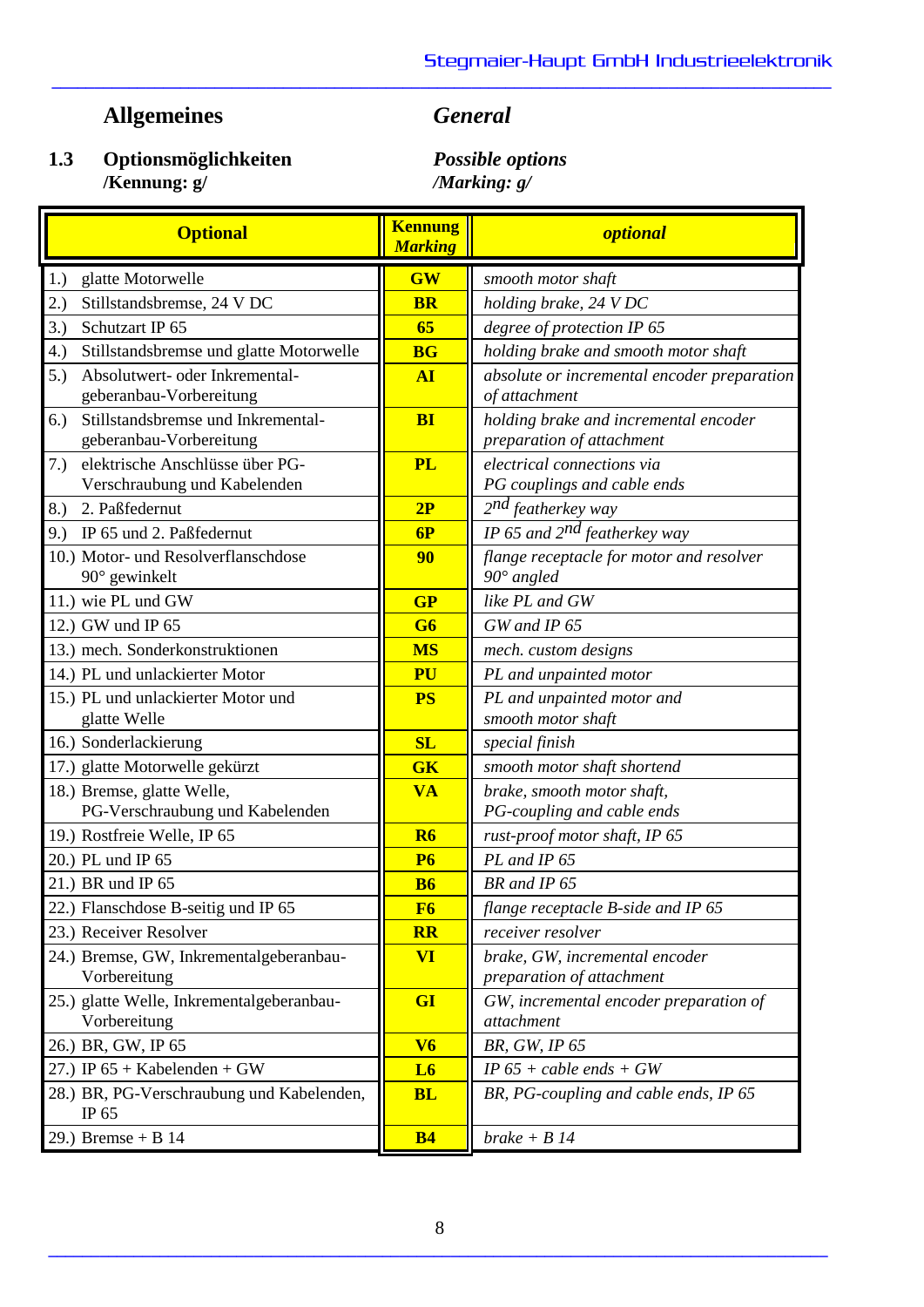# **2 Allgemeine technische Daten** *General technical data*

| Schutzart:                  | <b>IP54</b><br>bei montierten Gegensteckern<br>und angebautem Motor                                                                                                                                              | Degree of protection:                  | IP54<br>with mounted mating<br>connectors and built-on motor                                                                                                                                                           |
|-----------------------------|------------------------------------------------------------------------------------------------------------------------------------------------------------------------------------------------------------------|----------------------------------------|------------------------------------------------------------------------------------------------------------------------------------------------------------------------------------------------------------------------|
| Magnetmaterial:             | <b>NdFeB</b>                                                                                                                                                                                                     | Magnetic material:                     | <b>NdFeB</b>                                                                                                                                                                                                           |
| Elektrische Anschlüsse:     | a) standard: Steckverbinder für<br>Motor-, Resolver- und<br>Thermoanschluß<br>b) optional: Anschlüsse über<br>PG-Verschraubung mit<br>Kabelenden                                                                 | <b>Electrical connections:</b>         | a) standard: plug-in<br>connectors for motor resolver<br>and thermal connection<br>b) optional: Connections via<br>PG couplings with cable ends                                                                        |
| Thermischer<br>Motorschutz: | Thermofühler PTC                                                                                                                                                                                                 | <b>Thermal</b> protection of<br>motor: | thermal detector PTC                                                                                                                                                                                                   |
| Leistung:                   | nach DIN<br>VDE 0530 Aufstellort<br>1000 mü.NN $T = 100K$ ,<br>$T_{\rm H}$ 40 °C<br>gemessen mit angebauter<br>Kühlfläche<br>Minimum Abmaße:<br>$10" * 10" * 2,5"$<br>$(254 * 254 * 6)$ mm                       | Power:                                 | In accordance with DIN<br>VDE 0530 installation site<br>$1000$ ASL $T = 100K$ ,<br>$T_{\mu}$ 40°C<br>measured with attached<br>cooling surface<br>minimum dimensions:<br>$10'' * 10'' * 2,5''$<br>$(254 * 254 * 6)$ mm |
| Spannung:                   | Die Motoren sind für den<br>Betrieb an AC-Servo-<br>verstärkern mit einer<br>Zwischenkreisnennspannung<br>von:<br>a) 325 V DC (-3) oder<br>b) $565$ V DC $(-6)$ ausgelegt.<br>Andere Wicklungen sind<br>möglich. | Voltage:                               | The motors are designed for<br>operation with servo amplifiers<br>with an intermediate circuit<br>voltage<br>of:<br>a) 325 V DC $($ -3) or<br>b) $565 VDC$ (-6)<br>Other windings are possible.                        |
| Kühlung:                    | Kühlart A (Selbstkühlung)                                                                                                                                                                                        | Cooling:                               | Cooling type A (self-cooling)                                                                                                                                                                                          |
| Betriebsart:                | Dauerbetrieb S1                                                                                                                                                                                                  | Operating mode:                        | Continuous operation S1                                                                                                                                                                                                |
| Lager:                      | Kugellager,<br>Lebensdauer ca. 15.000 h                                                                                                                                                                          | Bearings:                              | Ball bearings, service life<br>approx. 15.000 h                                                                                                                                                                        |
| Motorwelle:                 | mit Paßfeder, nach DIN 6885                                                                                                                                                                                      | Motor shaft:                           | with fitting key in accordance<br>with DIN 6885                                                                                                                                                                        |
| Motorpolpaarzahl:           | 3                                                                                                                                                                                                                | Number of pole pairs:                  | $\mathfrak{Z}$                                                                                                                                                                                                         |
| Resolvertyp:                | 2 poliger Transmitter-Resolver                                                                                                                                                                                   | Resolver type:                         | 2 pole<br>transmitter resolver                                                                                                                                                                                         |
| Isolierstoffklasse          | F (VDE 0530)<br>155° C, Erwärmung 100° K                                                                                                                                                                         | <b>Insulation</b> class                | F( VDE 0530)<br>155 $\degree$ C, heating 100 $\degree$ K                                                                                                                                                               |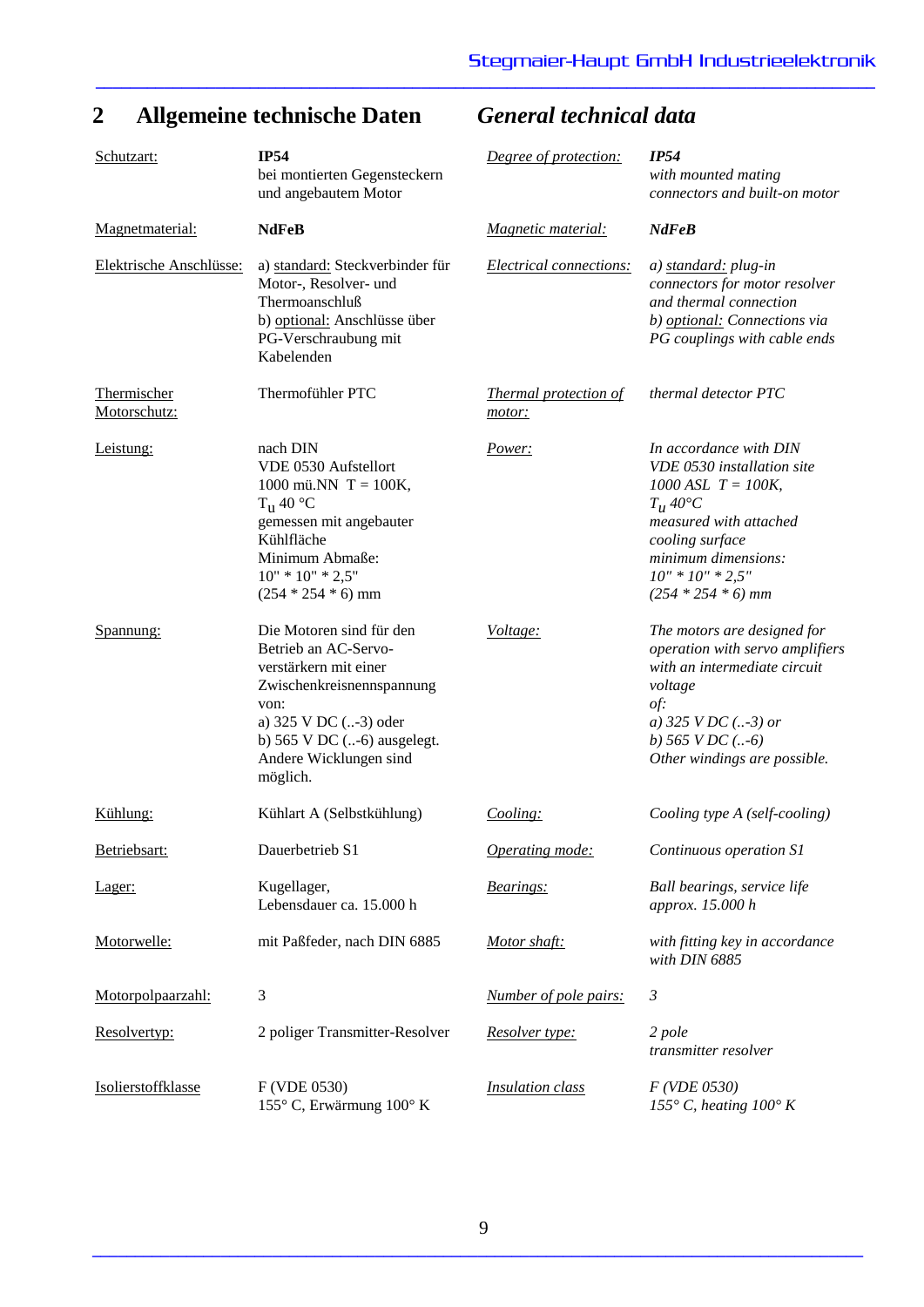| Typ: $AC$ Mn |  |  |
|--------------|--|--|
|--------------|--|--|

Typ: **AC Mn** *Model: AC Mn*

**\_\_\_\_\_\_\_\_\_\_\_\_\_\_\_\_\_\_\_\_\_\_\_\_\_\_\_\_\_\_\_\_\_\_\_\_\_\_\_\_\_\_\_\_\_\_\_\_\_\_\_\_\_\_\_\_\_\_\_\_\_\_\_\_\_\_\_\_\_\_\_\_\_\_\_\_\_\_\_\_\_\_\_\_\_\_\_\_\_\_\_**

| <b>AC-Servomotor</b>                   | <b>BG</b> | Nenn-                          | <b>Technische Daten</b><br>Nenn-<br><b>Nennstrom</b><br>dreh- |                                   | Still-<br>stands-<br>dreh-               | max.<br><b>Stillstands-</b><br>dreh- | Still-<br>stands-                      | <b>Trägheits-</b><br>moment<br><i>inklusive</i> |                                                |
|----------------------------------------|-----------|--------------------------------|---------------------------------------------------------------|-----------------------------------|------------------------------------------|--------------------------------------|----------------------------------------|-------------------------------------------------|------------------------------------------------|
| Typ:                                   |           | <b>leistung</b>                | moment                                                        | <b>325V DC</b>                    | <b>bei</b><br>$\sqrt{565V}$ DC<br>moment |                                      | moment                                 | strom                                           | <b>Resolver</b>                                |
| <b>AC-Servo motor</b><br><b>Model:</b> | size      | <b>Nominal</b><br><b>power</b> | <b>Rated</b><br><b>torque</b>                                 | <b>Technical data</b>             | <b>Rated current</b><br>with             | <b>Static</b><br><b>torque</b>       | max.<br><b>Static</b><br><b>torque</b> | <b>Static</b><br>current                        | <b>Moment</b><br>of inertia<br><i>included</i> |
|                                        |           |                                |                                                               | 325V DC                           | 565VDC                                   |                                      |                                        |                                                 | <b>Resolver</b>                                |
|                                        |           | $P_N$<br>(KW)                  | $M_N$<br>(Nm)                                                 | <b>IN325</b><br>(A)               | $IN_{565}$<br>(A)                        | $M_0$<br>(Nm)                        | Mo <sub>max</sub><br>(Nm)              | $I_0$<br>(A)                                    | $J_M$<br>(kgcm <sup>2</sup> )                  |
| AC Mn0010-4/0-3                        | 0.0       | 0,04                           | 0,1                                                           | 0,2                               | $\overline{a}$                           | 0,13                                 | 0,4                                    | 0,25                                            | 0,05                                           |
| AC Mn0030-4/0-3                        | 0.1       | 0,13                           | 0,3                                                           | 0,8                               |                                          | 0,33                                 | 1,0                                    | 0,9                                             | 0,1                                            |
| AC Mn0045-4/0-3<br>AC Mn0045-4/0-6     | 0.2       | 0,2<br>0,2                     | 0,45<br>0,45                                                  | 1,08<br>$\overline{\phantom{a}}$  | 0,6                                      | 0,5<br>0,5                           | 1,8<br>1,8                             | 1,2<br>0,65                                     | 0,15<br>0,15                                   |
| AC Mn0070-4/0-3<br>AC Mn0070-4/0-6     | 0.3       | 0,29<br>0,29                   | 0,7<br>0,7                                                    | 1,46<br>$\overline{a}$            | 0,82                                     | 0,77<br>0,77                         | 2,5<br>2,5                             | 1,6<br>0,9                                      | 0,2<br>0,2                                     |
| AC Mn0090-4/1-3<br>AC Mn0090-4/1-6     | 1.0       | 0,38<br>0,38                   | 0,9<br>0,9                                                    | 1,8<br>$\mathbb{Z}^{\mathbb{Z}}$  | $\overline{a}$<br>1,1                    | 1,5<br>1,5                           | 3,5<br>3,5                             | 3,0<br>1,8                                      | 0,68<br>0,68                                   |
| AC Mn0150-4/1-3<br>AC Mn0150-4/1-6     | 1.1       | 0,63<br>0,63                   | 1,5<br>1,5                                                    | 3,3<br>$\omega$                   | 1,9                                      | 2,5<br>2,5                           | 6,0<br>6,0                             | 5,0<br>2,7                                      | 1,0<br>1,0                                     |
| AC Mn0220-4/1-3<br>AC Mn0220-4/1-6     | 1.2       | 0,92<br>0,92                   | 2,2<br>2,2                                                    | 4,7<br>$\overline{a}$             | 2,8                                      | 3,0<br>3,0                           | 9,0<br>9,0                             | 6,4<br>3,8                                      | 1,3<br>1,3                                     |
| ${}^{1}$ AC Mn0070-12/2-3              | 2.0       | 0,88                           | 0,7                                                           | 7,0                               | $\overline{a}$                           | 1,5                                  |                                        | 15,0                                            | 0,55                                           |
| AC Mn0320-4/2-3<br>AC Mn0320-4/2-6     | 2.1       | 1,34<br>1,34                   | 3,2<br>3,2                                                    | 6,4<br>$\mathbf{r}$               | 3,2                                      | 4,0<br>4,0                           | 13,0<br>13,0                           | 8,6<br>4,3                                      | 2,7<br>2,7                                     |
| AC Mn0480-4/2-3<br>AC Mn0480-4/2-6     | 2.2       | 2,0<br>2,0                     | 4,8<br>4,8                                                    | 11,2                              | 5,6                                      | 7,0<br>7,0                           | 19,0<br>19,0                           | 13,6<br>6,8                                     | 3,4<br>3,4                                     |
| <sup>2</sup> AC Mn0600-1/2-3           |           | 0,75                           | 6,0                                                           | 6,0                               |                                          | 7,0                                  | 19,0                                   | 6,8                                             | 3,4                                            |
| AC Mn0650-4/2-3<br>AC Mn0650-4/2-6     | 2.3       | 2,72<br>2,72                   | 6,5<br>6,5                                                    | 12,0<br>$\mathbb{Z}^{\mathbb{Z}}$ | 6,0                                      | 9,0<br>9,0                           | 26,0<br>26,0                           | 16,4<br>8,3                                     | 4,5<br>4,5                                     |
| AC Mn0960-4/3-3<br>AC Mn0960-4/3-6     | 3.1       | 4,0<br>4,0                     | 9,6<br>9,6                                                    | 19,3<br>$\mathbf{r}$              | 12,0                                     | 16,0<br>16,0                         | 38,0<br>38,0                           | 32,0<br>19,0                                    | 6,0<br>6,0                                     |
| AC Mn1200-4/3-3<br>AC Mn1200-4/3-6     | 3.2       | 5,0<br>5,0                     | 12,0<br>12,0                                                  | 25,0<br>÷,                        | 15,0                                     | 21,0<br>21,0                         | 48,0<br>48,0                           | 42,0<br>25,0                                    | 7,5<br>7,5                                     |

Daten bei Nenndrehzahl von 4000 min-1

1) Daten bei Nenndrehzahl von 12000 min-1

2) Daten bei Nenndrehzahl von 1200 min-1

*Data at rated speed of 4000 rpm*

*1) Data at rated speed of 12000 rpm*

*2) Data at rated speed of 1200 rpm*

Anmerkung: Antriebe BG 4 siehe AC R-Baureihe! *Note: Drives of motor size 4 see AC R type series!*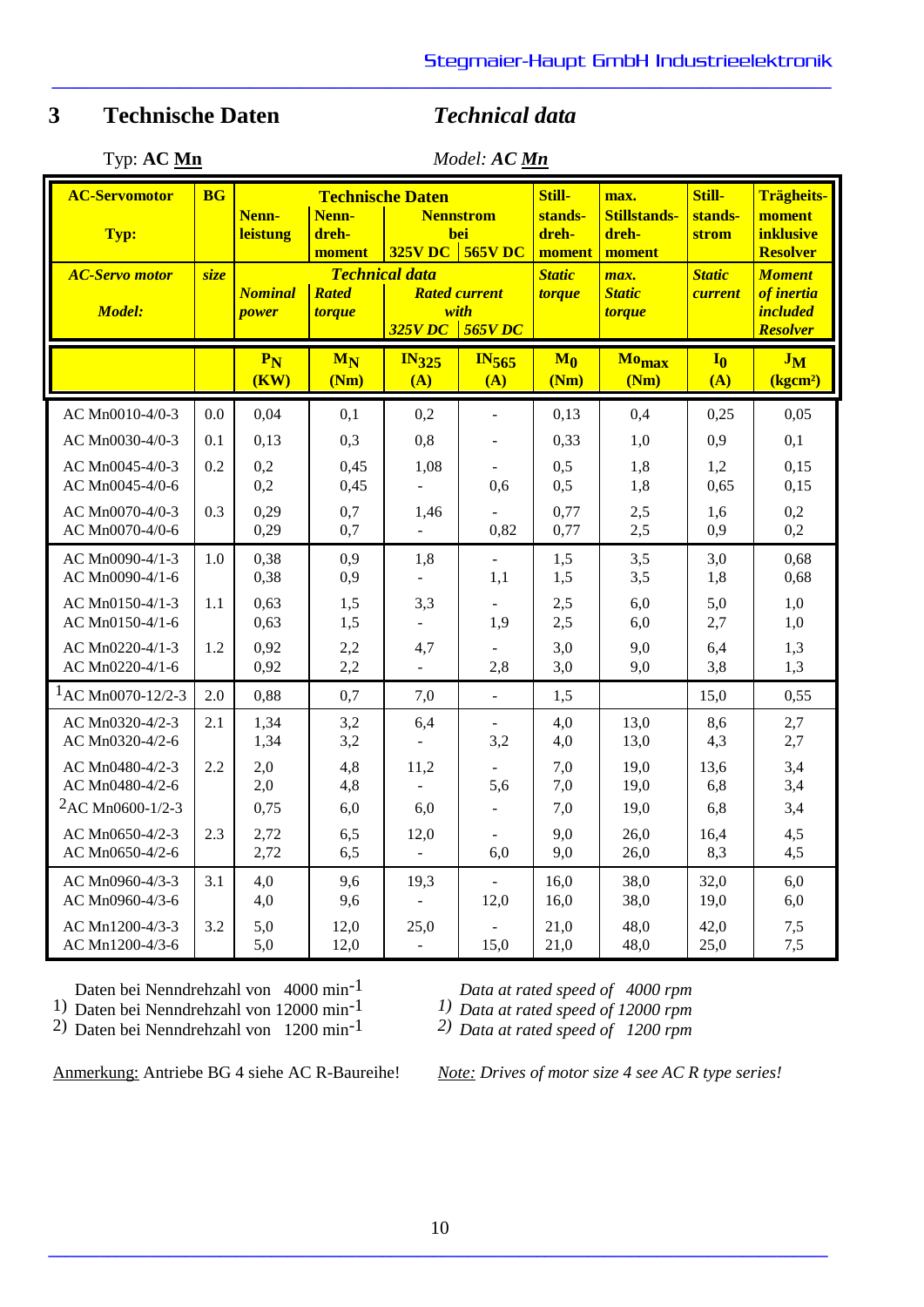Typ: **AC Mn** *Model: AC Mn*

**\_\_\_\_\_\_\_\_\_\_\_\_\_\_\_\_\_\_\_\_\_\_\_\_\_\_\_\_\_\_\_\_\_\_\_\_\_\_\_\_\_\_\_\_\_\_\_\_\_\_\_\_\_\_\_\_\_\_\_\_\_\_\_\_\_\_\_\_\_\_\_\_\_\_\_\_\_\_\_\_\_\_\_\_\_\_\_\_\_\_\_**

| <b>AC-Servomotor</b><br>Typ:           | <b>BG</b> | <b>Masse</b>  | Motor-<br>wider-<br>stand         | Motor-<br>indukti-<br>vität       | <b>Thermische Zeitkonstante</b><br><b>bei</b><br><b>bei</b><br>IN<br>$I_{\max}$ |                      | Dreh-<br>moment-<br>konstante    | EMK-<br><b>Konstante</b><br>"eff."      |
|----------------------------------------|-----------|---------------|-----------------------------------|-----------------------------------|---------------------------------------------------------------------------------|----------------------|----------------------------------|-----------------------------------------|
| <b>AC-Servo motor</b><br><b>Model:</b> | size      | <b>Mass</b>   | <b>Motor</b><br><i>resistance</i> | <b>Motor</b><br><i>inductance</i> | <b>Thermal time constant</b><br>with<br>with<br>$I_N$<br>$I_{max}$              |                      | <b>Torque</b><br><b>constant</b> | e.m.f<br>constant<br>"eff."             |
|                                        |           | $m^*$<br>(kg) | $R_{ph/ph}$<br>$(\Omega)$         | $L_{ph/ph}$<br>(mH)               | $T_{thN}$<br>(min)                                                              | <b>Tthmax</b><br>(s) | <b>KT</b><br>(Nm/A)              | <b>KE</b><br>$V/1000$ min <sup>-1</sup> |
| AC Mn0010-4/0-3                        | 0.0       | 0,83          | 112,0                             | 63,0                              | $\overline{7}$                                                                  | 18                   | 0,50                             | 30                                      |
| AC Mn0030-4/0-3                        | 0.1       | 1,15          | 18,5                              | 15,0                              | 10                                                                              | 26                   | 0,40                             | 24                                      |
| AC Mn0045-4/0-3                        | 0.2       | 1,5           | 12,0                              | 10,0                              | 12                                                                              | 31                   | 0,41                             | 25                                      |
| AC Mn0045-4/0-6                        |           | 1,5           | 30,0                              | 28,0                              | 12                                                                              | 31                   | 0,74                             | 45                                      |
| AC Mn0070-4/0-3                        | 0.3       | 1,9           | 8,5                               | 8,5                               | 14                                                                              | 36                   | 0,50                             | 30                                      |
| AC Mn0070-4/0-6                        |           | 1,9           | 23,0                              | 23,0                              | 14                                                                              | 36                   | 0,83                             | 50                                      |
| AC Mn0090-4/1-3                        | 1.0       | 2,7           | 3,1                               | 10,0                              | 20                                                                              | 51                   | 0,50                             | 30                                      |
| AC Mn0090-4/1-6                        |           | 2,7           | 8,5                               | 24,0                              | 20                                                                              | 51                   | 0,83                             | 50                                      |
| AC Mn0150-4/1-3                        | 1.1       | 3,5           | 2,2                               | 6,0                               | 23                                                                              | 59                   | 0,50                             | 30                                      |
| AC Mn0150-4/1-6                        |           | 3,5           | 5,0                               | 15,0                              | 23                                                                              | 59                   | 0,94                             | 57                                      |
| AC Mn0220-4/1-3                        | 1.2       | 4,7           | 1,1                               | 4,2                               | 26                                                                              | 66                   | 0,50                             | 30                                      |
| AC Mn0220-4/1-6                        |           | 4,7           | 2,8                               | 11,0                              | 26                                                                              | 66                   | 0,83                             | 50                                      |
| $1AC Mn0070-12/2-3$                    | 2.0       | 4,85          | 0,78                              | 2,95                              | $\overline{a}$                                                                  | $\overline{a}$       | 0,1                              | 6                                       |
| AC Mn0320-4/2-3                        | 2.1       | 5,6           | 1,2                               | 5,1                               | 19                                                                              | 49                   | 0,50                             | 30                                      |
| AC Mn0320-4/2-6                        |           | 5,6           | 3,4                               | 16,0                              | 19                                                                              | 49                   | 0,99                             | 60                                      |
| AC Mn0480-4/2-3                        | 2.2       | 8,2           | 0,5                               | 2,7                               | 29                                                                              | 74                   | 0,50                             | 30                                      |
| AC Mn0480-4/2-6                        |           | 8,2           | 2,1                               | 12,3                              | 29                                                                              | 74                   | 0,99                             | 60                                      |
| ${}^{2}$ AC Mn0600-1/2-3               | 2.3       | 8,2           | 2,1                               | 12,3                              | 29                                                                              | 74                   | 0,99                             | 60                                      |
| AC Mn0650-4/2-3                        |           | 10,6          | 0,6                               | 2,6                               | 38                                                                              | 97                   | 0,55                             | 33                                      |
| AC Mn0650-4/2-6                        |           | 10,6          | 2,0                               | 10,0                              | 38                                                                              | 97                   | 1,09                             | 60                                      |
| AC Mn0960-4/3-3                        | 3.1       | 19,0          | 0,32                              | 2,9                               | 36                                                                              | 92                   | 0,50                             | 30                                      |
| AC Mn0960-4/3-6                        |           | 19,0          | 0,75                              | 8,7                               | 36                                                                              | 92                   | 0,83                             | 50                                      |
| AC Mn1200-4/3-3                        | 3.2       | 23,0          | 0,14                              | 1,5                               | 52                                                                              | 133                  | 0,50                             | 30                                      |
| AC Mn1200-4/3-6                        |           | 23,0          | 0,38                              | 4,1                               | 52                                                                              | 133                  | 0,83                             | 50                                      |

Daten bei Nenndrehzahl von 4000 min<sup>-1</sup>

1) Daten bei Nenndrehzahl von 12000 min-1

2) Daten bei Nenndrehzahl von 1200 min-1

*Data at rated speed of 4000 rpm*

*1) Data at rated speed of 12000 rpm*

*2) Data at rated speed of 1200 rpm*

Anmerkung: Antriebe BG 4 siehe AC R-Baureihe! *Note: Drives of motor size 4 see AC R type series!*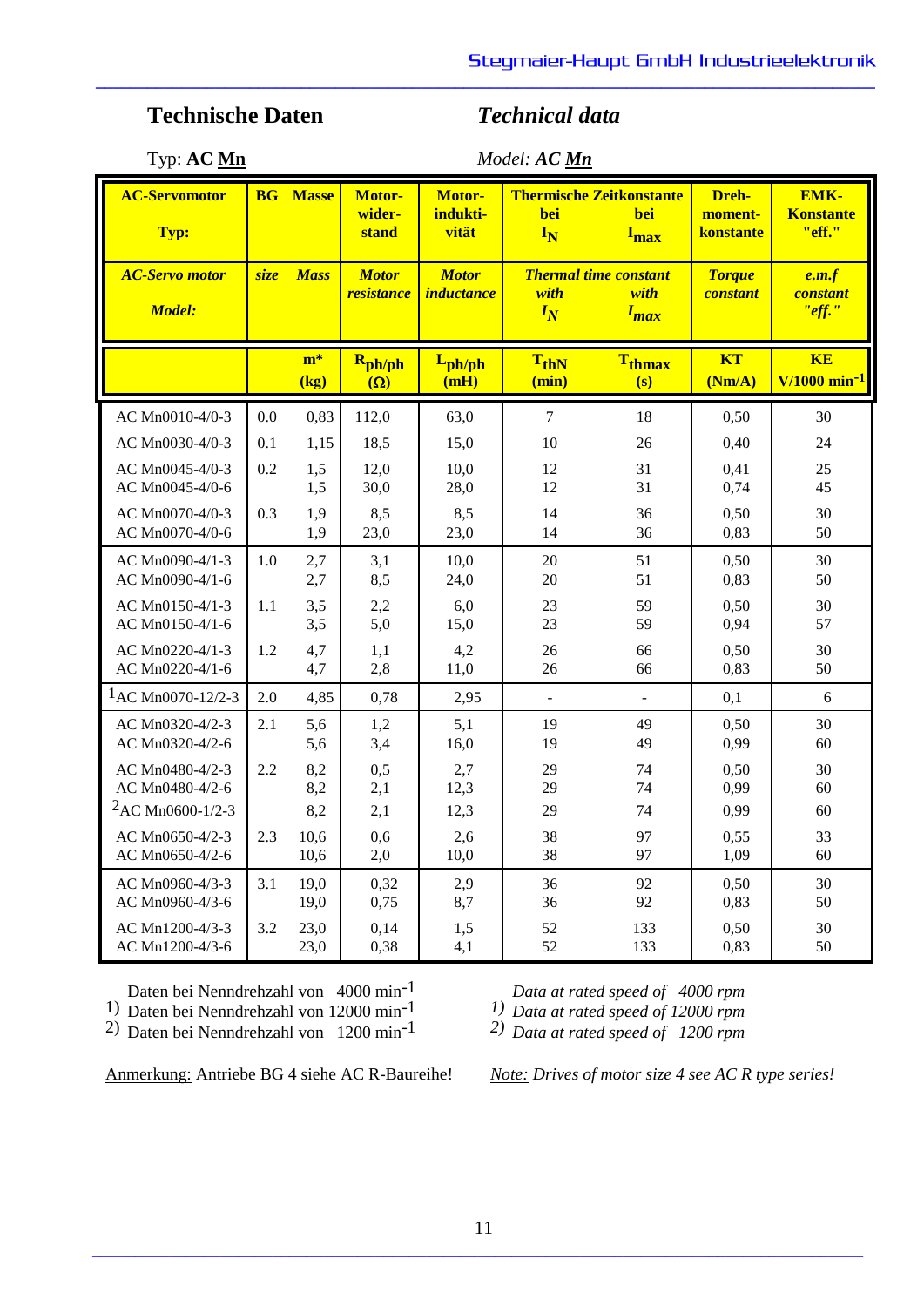**\_\_\_\_\_\_\_\_\_\_\_\_\_\_\_\_\_\_\_\_\_\_\_\_\_\_\_\_\_\_\_\_\_\_\_\_\_\_\_\_\_\_\_\_\_\_\_\_\_\_\_\_\_\_\_\_\_\_\_\_\_\_\_\_\_\_\_\_\_\_\_\_\_\_\_\_\_\_\_\_\_\_\_\_\_\_\_\_\_\_\_**

# **3.1 Drehmoment/Drehzahl-Diagramme** *Torque/Speed Diagrams*

3.1.1 Motorbaugröße 0 *Motor size 0*



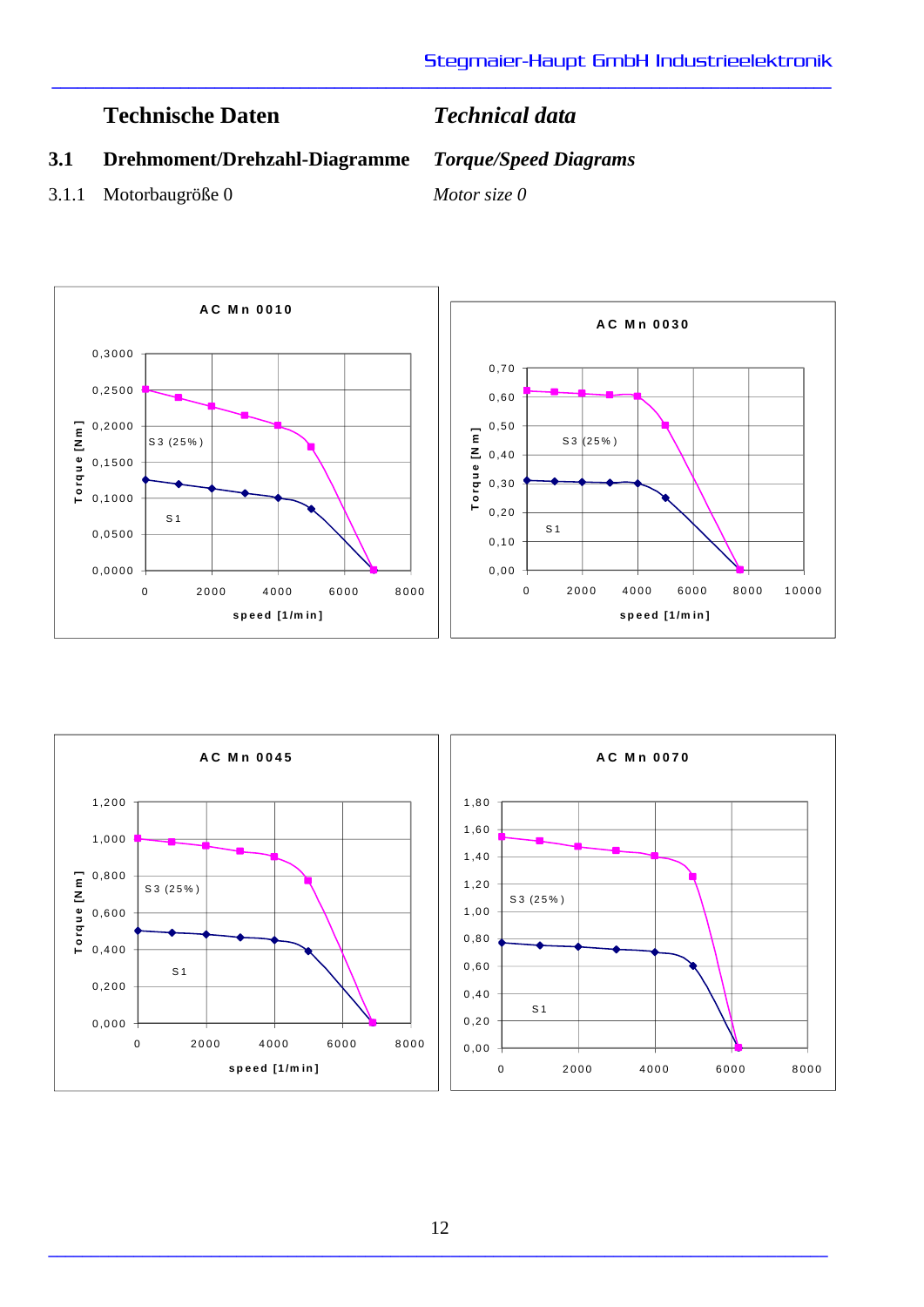# **Drehmoment/Drehzahl-Diagramme** *Torque/Speed Diagrams*

3.1.2 Motorbaugröße 1 *Motor size 1*



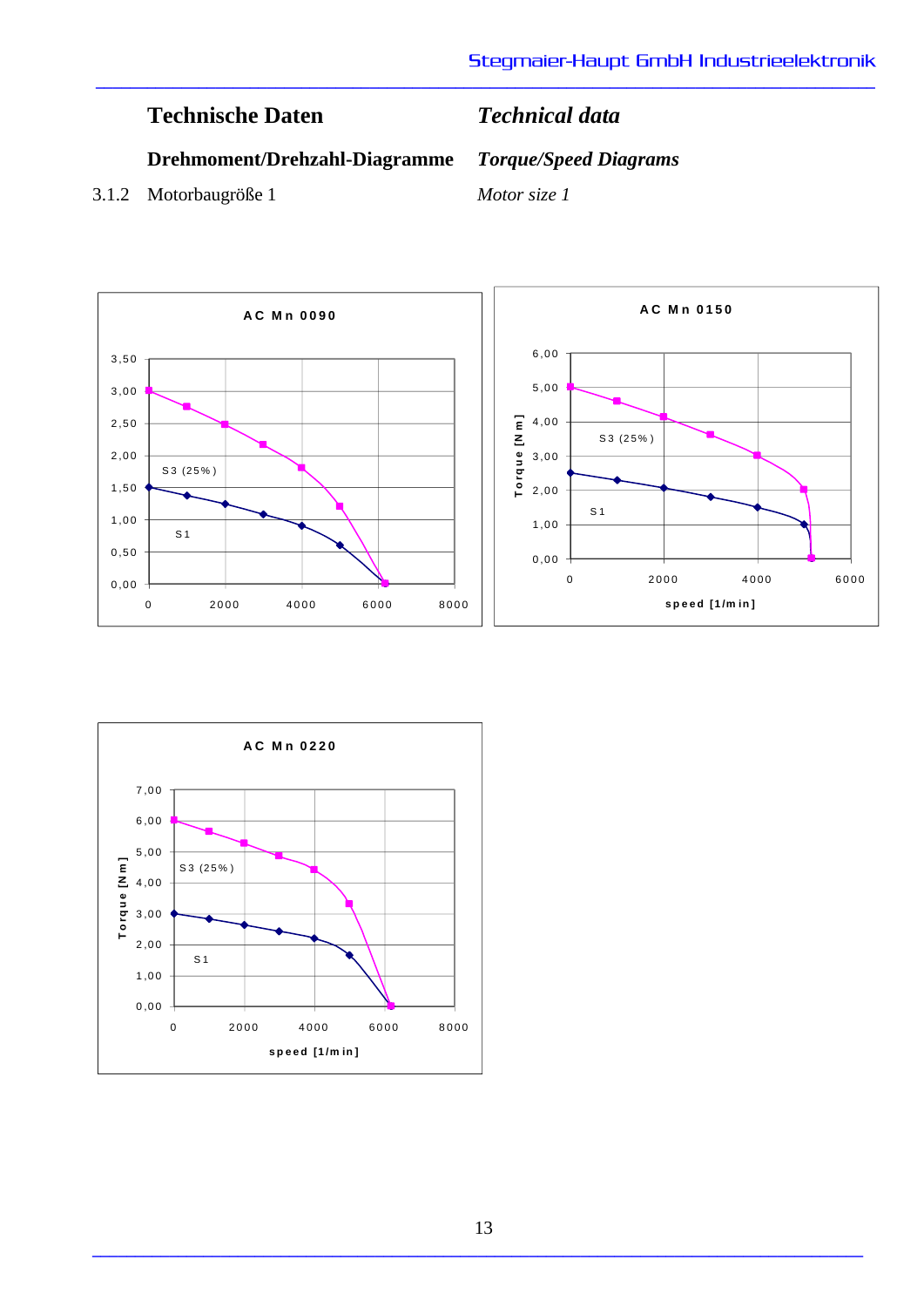# **Drehmoment/Drehzahl-Diagramme** *Torque/Speed Diagrams*

3.1.3 Motorbaugröße 2 *Motor size 2*



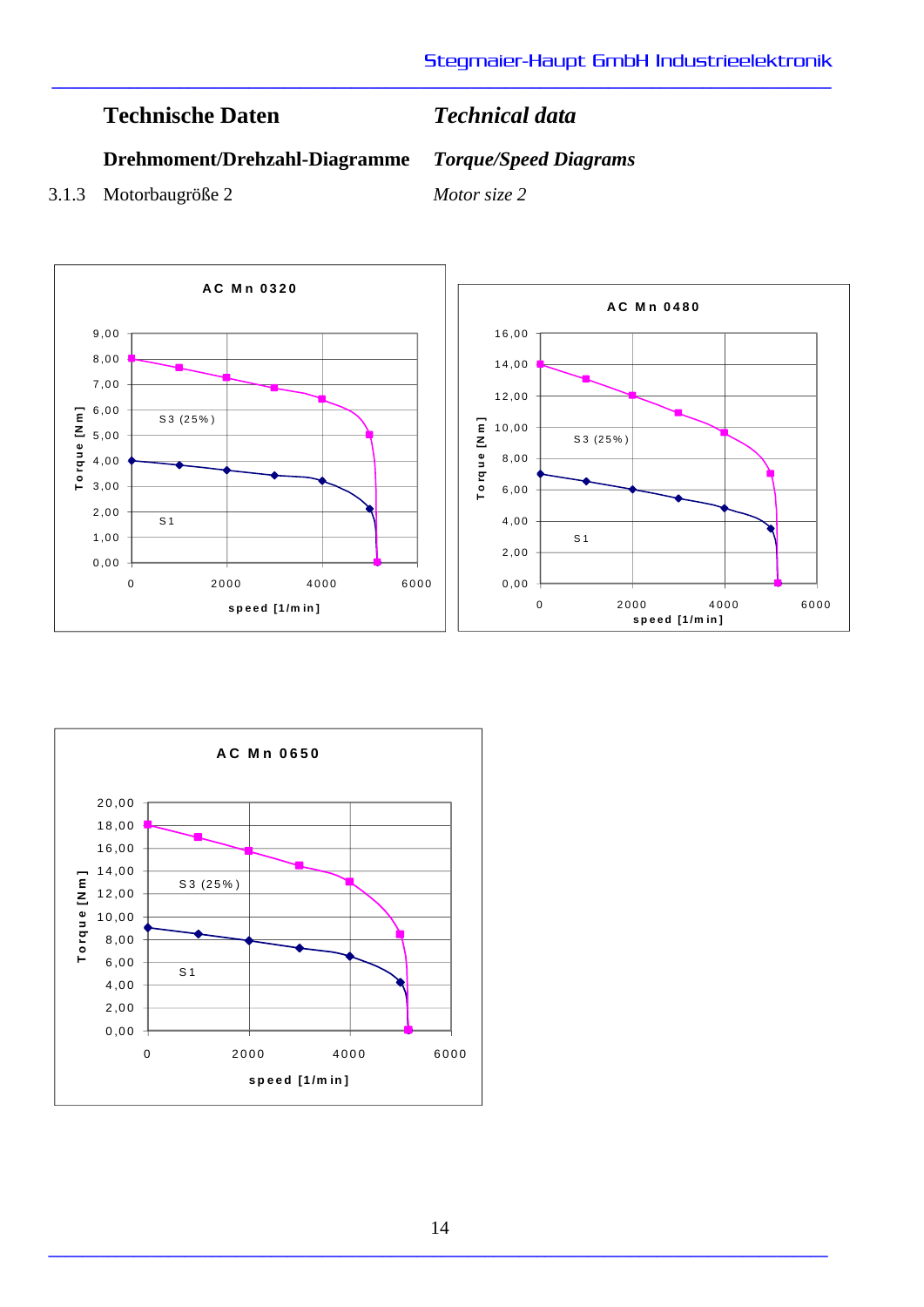| <b>Technische Daten</b>       | <b>Technical data</b>        |
|-------------------------------|------------------------------|
| Drehmoment/Drehzahl-Diagramme | <b>Torque/Speed Diagrams</b> |
|                               |                              |

3.1.4 Motorbaugröße 3 *Motor size 3*



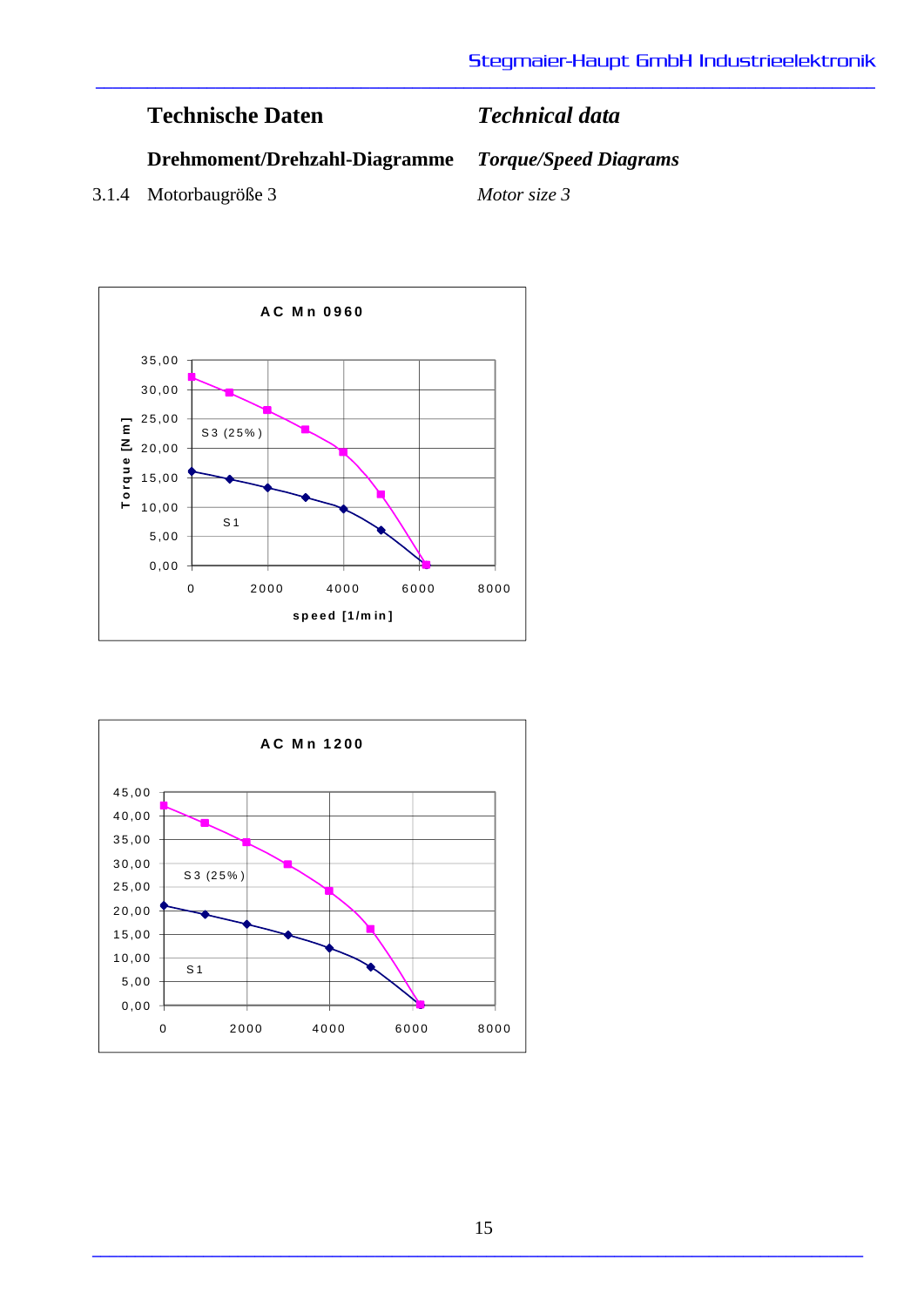# **4 Abmessungen** *Dimensions*

Motor-Baugröße  $0...3$ 

**\_\_\_\_\_\_\_\_\_\_\_\_\_\_\_\_\_\_\_\_\_\_\_\_\_\_\_\_\_\_\_\_\_\_\_\_\_\_\_\_\_\_\_\_\_\_\_\_\_\_\_\_\_\_\_\_\_\_\_\_\_\_\_\_\_\_\_\_\_\_\_\_\_\_\_\_\_\_\_\_\_\_\_\_\_\_\_\_\_\_\_**

**4.1 Standardausführung** *Standard design*

4.1.1 Anschlüsse über Steckverbinder *Connections via connectors*

**Biegeradius der Kabel beachten !** *Please observe the bending radius of the cable !*





| <b>BG</b>      |                                                |      | <b>Motor</b>   |           | <b>Resolver</b> |               |      |      |  |
|----------------|------------------------------------------------|------|----------------|-----------|-----------------|---------------|------|------|--|
| size           | S <sub>1</sub><br><b>S6</b><br><b>S3</b><br>S5 |      | S <sub>2</sub> | <b>S4</b> |                 | <b>S6</b>     |      |      |  |
| $\bf{0}$       | 28,0                                           | 88,0 | 28,0           | 30,0      | $31,0 - 34,0$   | $71,0 - 74,0$ | 26,0 | 25,4 |  |
| 1              | 16,0                                           | 76,0 | 28,0           | 30,0      | $21,0 - 24,0$   | $61.0 - 64.0$ | 26,0 | 25,4 |  |
| $\overline{2}$ | 16,0                                           | 76,0 | 28,0           | 30,0      | $21.0 - 24.0$   | $61.0 - 64.0$ | 26,0 | 25,4 |  |
| 3              | 25,0                                           | 96,0 | 35,6           | 38,0      | $21.0 - 24.0$   | $61.0 - 64.0$ | 26,0 | 25,4 |  |

| <b>BG</b><br>size | $\mathbf{A}$<br>(j6) | $\overline{\mathbf{B}}$ | $\overline{\mathbf{C}}$ | D<br>(k6) | $\overline{\mathbf{E}}$ | $\overline{\mathbf{F}}$ | H   | $\overline{\mathbf{K}}$ | K1  | M   | $\bf{O}$ | $\overline{\mathbf{P}}$ | $\overline{\mathbf{R}}$ | T <sub>1</sub> | T2<br>(h9) | $\mathbf{U}$<br>(h9) | U1 |
|-------------------|----------------------|-------------------------|-------------------------|-----------|-------------------------|-------------------------|-----|-------------------------|-----|-----|----------|-------------------------|-------------------------|----------------|------------|----------------------|----|
| 0.0               | 40                   | 63                      | 5,8                     | 9         | 24                      | 2,5                     | 55  | 94                      | 126 | 55  | 8        | 74                      | M3.10                   | 7,2            | 3          | 3                    | 14 |
| 0.1               | 40                   | 63                      | 5,8                     | 9         | 24                      | 2,5                     | 55  | 116                     | 155 | 55  | 8        | 74                      | M3.10                   | 7,2            | 3          | 3                    | 14 |
| 0.2               | 40                   | 63                      | 5,8                     | 9         | 24                      | 2,5                     | 55  | 138                     | 171 | 55  | 8        | 74                      | M3.10                   | 7,2            | 3          | 3                    | 14 |
| 0.3               | 40                   | 63                      | 5,8                     | 9         | 24                      | 2,5                     | 55  | 158                     | 191 | 55  | 8        | 74                      | M3.10                   | 7,2            | 3          | 3                    | 14 |
| 1.0               | 80                   | 100                     | 7                       | 14        | 30                      | 3                       | 88  | 132                     | 173 | 82  | 10       | 115                     | M4.12                   | 11,1           | 5          | 5                    | 20 |
| 1.1               | 80                   | 100                     | 7                       | 14        | 30                      | 3                       | 88  | 151                     | 193 | 82  | 10       | 115                     | M4.12                   | 11,1           | 5          | 5                    | 20 |
| 1.2               | 80                   | 100                     | 7                       | 14        | 30                      | 3                       | 88  | 171                     | 213 | 83  | 10       | 115                     | M4.12                   | 11,1           | 5          | 5                    | 20 |
| 2.0               | 95                   | 115                     | 9                       | 19        | 40                      | 3                       | 105 | 160                     |     | 105 | 12       | 134                     | M6.15                   | 15,5           | 6          | 6                    | 30 |
| 2.1               | 95                   | 115                     | 9                       | 19        | 40                      | 3                       | 105 | 200                     | 240 | 105 | 12       | 134                     | M6.15                   | 15,5           | 6          | 6                    | 30 |
| 2.2               | 95                   | 115                     | 9                       | 19        | 40                      | 3                       | 105 | 230                     | 270 | 105 | 12       | 134                     | M6.15                   | 15,5           | 6          | 6                    | 30 |
| 2.3               | 95                   | 115                     | 9                       | 19        | 40                      | 3                       | 105 | 280                     | 315 | 105 | 12       | 134                     | M6.15                   | 15,5           | 6          | 6                    | 30 |
| 3.1               | 130                  | 165                     | 11                      | 24        | 50                      | 3,5                     | 145 | 300                     | 345 | 145 | 12       | 188                     | M8.25                   | 19,9           | 8          | 8                    | 40 |
| 3.2               | 130                  | 165                     | 11                      | 24        | 50                      | 3,5                     | 145 | 340                     | 383 | 145 | 12       | 188                     | M8.25                   | 19,9           | 8          | 8                    | 40 |

Alle Angaben in "mm" *all specifications in "mm"*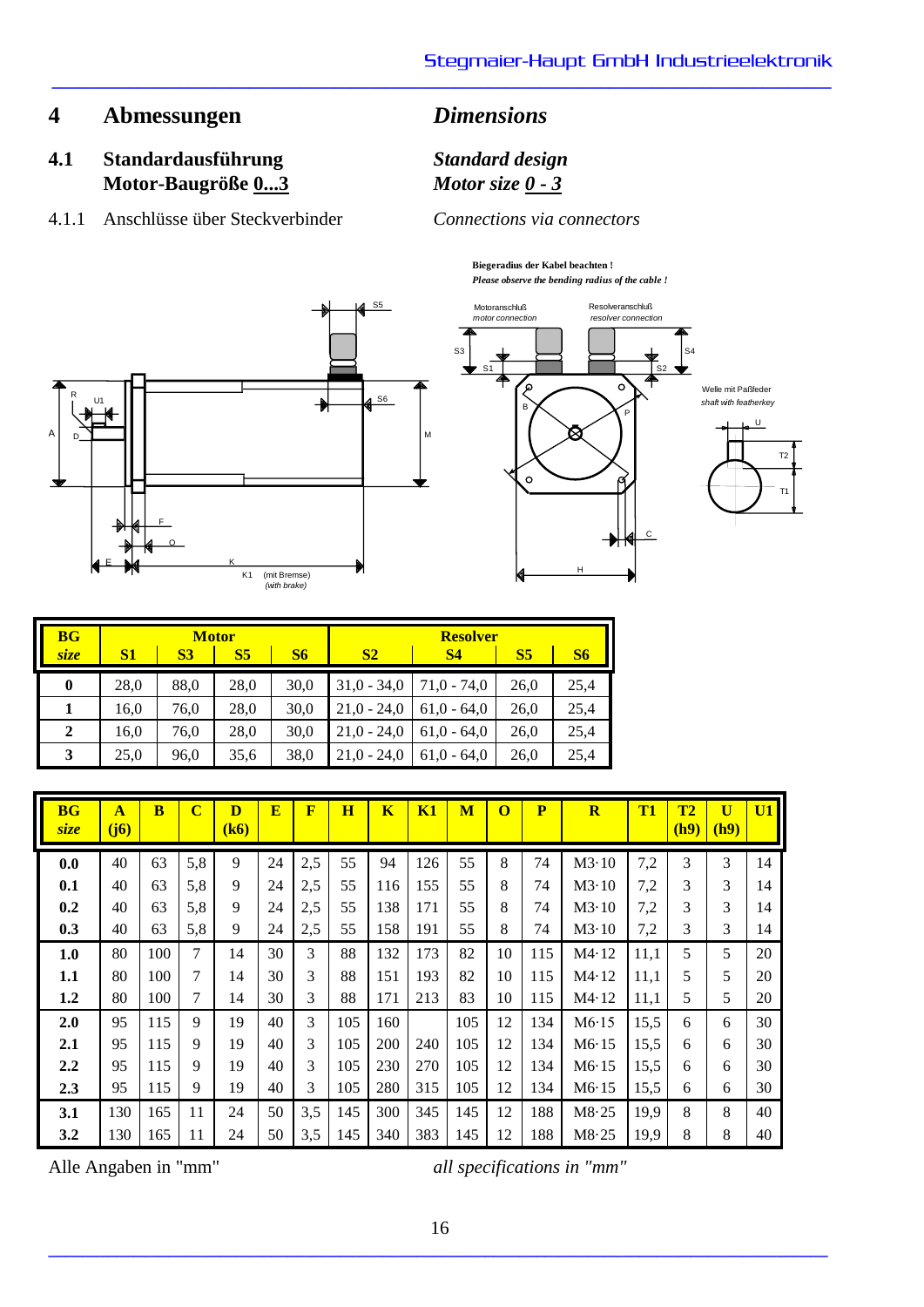# **Abmessungen** *Dimensions*

# **4.2 Sonderausführung** *Special design* **Motor-Baugröße 0...3** *Motor size 0 - 3*

4.2.1 Anschlüsse über PG-Verschraubungen *Connections via PG couplings* und Leitungen *and cables*

**\_\_\_\_\_\_\_\_\_\_\_\_\_\_\_\_\_\_\_\_\_\_\_\_\_\_\_\_\_\_\_\_\_\_\_\_\_\_\_\_\_\_\_\_\_\_\_\_\_\_\_\_\_\_\_\_\_\_\_\_\_\_\_\_\_\_\_\_\_\_\_\_\_\_\_\_\_\_\_\_\_\_\_\_\_\_\_\_\_\_\_**

Motorleitung Resolverleitung





*shaft with featherkey*



Abmaße wie Standardausführung, außer: *Dimensions like standard design, except:*

| <b>AC Mn</b><br><b>BG</b> | <b>S3</b><br><b>Ausführung</b><br><b>EMV</b><br><b>Skintop</b>  |    | <b>S4</b><br><b>Ausführung</b><br><b>EMV</b><br><b>Skintop</b>  |   | <b>Motoranschluß</b><br><b>über PG</b>                                                                    | <b>Resolveranschluß</b><br><b>über PG</b> | <b>Bemerkungen</b> |  |
|---------------------------|-----------------------------------------------------------------|----|-----------------------------------------------------------------|---|-----------------------------------------------------------------------------------------------------------|-------------------------------------------|--------------------|--|
| <b>AC</b> Mn<br>size      | S <sub>3</sub><br><b>Design</b><br><b>EMC</b><br><b>Skintop</b> |    | S <sub>4</sub><br><b>Design</b><br><b>EMC</b><br><b>Skintop</b> |   | <b>Resolver connection</b><br><b>Motor</b> connection<br><b>via PG</b> coupling<br><b>via PG</b> coupling |                                           | <b>Comments</b>    |  |
|                           |                                                                 |    |                                                                 |   |                                                                                                           |                                           |                    |  |
|                           | 28<br>25<br>20<br>21                                            |    | 13,5                                                            | Q |                                                                                                           |                                           |                    |  |
| $\mathbf{2}$              | 28                                                              | 21 | 20<br>25                                                        |   | 13,5                                                                                                      | q                                         |                    |  |
|                           |                                                                 |    |                                                                 |   |                                                                                                           |                                           |                    |  |

### **Achtung bei S3 und S4:**

Biegeradius der Leitung beachten !

für Motorbaugröße 1...3 *for motor size 1 - 3*

*Attention with S3 and S4: Observe the bending radius of the cables !*

4.2.2 Motor mit Impulsgeberanbauvorbereitung *Motor with pulse encoder attachment preparation* für Inkrementalgeber DG60 bzw. ROD426 *for incremenal encoder DG60 resp. ROD426*

Maßzeichnung: auf Anfrage ! *Dimension drawing: on request !*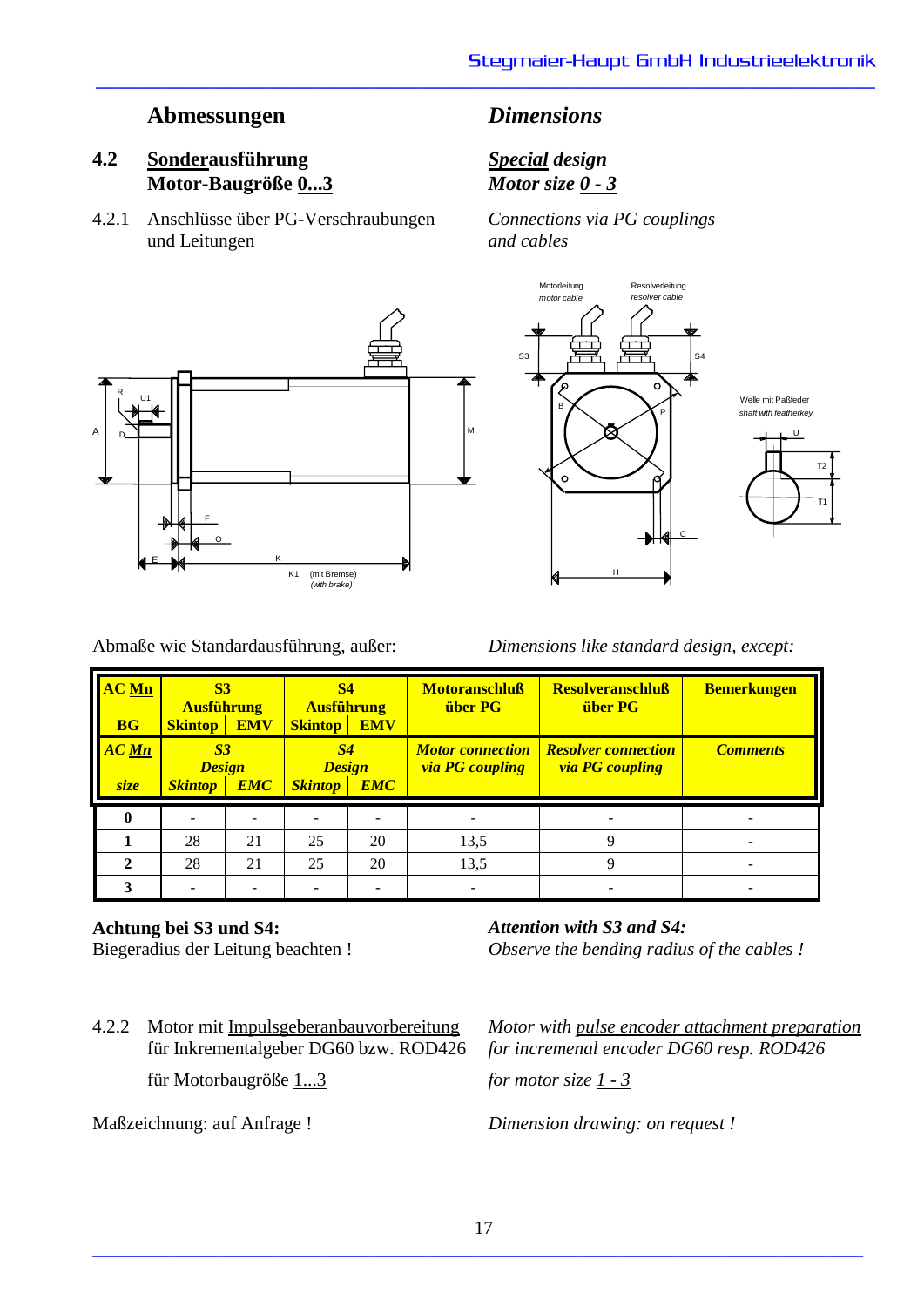# **5 Anschlußbelegungen** *Connector assignment*

**5.1 Motoranschluß für** *Motor connection for* **Standardausführung** *standard design*

**Anschlußbelegung für** *Pin assignment for*  **Motoren, Baugröße 0...3** *motors, size 0 to 3*

5.1.1 Servoregler *servo drives*  **FRR AC S**, **ESR AC S**, *FRR AC S, ESR AC S,*  **DER und D6R** *DER and D6R* im Rack *in the Rack*

**\_\_\_\_\_\_\_\_\_\_\_\_\_\_\_\_\_\_\_\_\_\_\_\_\_\_\_\_\_\_\_\_\_\_\_\_\_\_\_\_\_\_\_\_\_\_\_\_\_\_\_\_\_\_\_\_\_\_\_\_\_\_\_\_\_\_\_\_\_\_\_\_\_\_\_\_\_\_\_\_\_\_\_\_\_\_\_\_\_\_\_**



A B C D  $E_{\bigcirc}$ F Motor-Gegenstecker Typ: SMB R BG 3 Baugröße 3 *motor size 3* **Anschlüsse siehe oben !**  $\begin{pmatrix} B & C & C \\ C & C & D \end{pmatrix}$  *connections see above !* 

*motor mating plug model: SMB R BG 3*

Lieferumfang! *standard delivery!*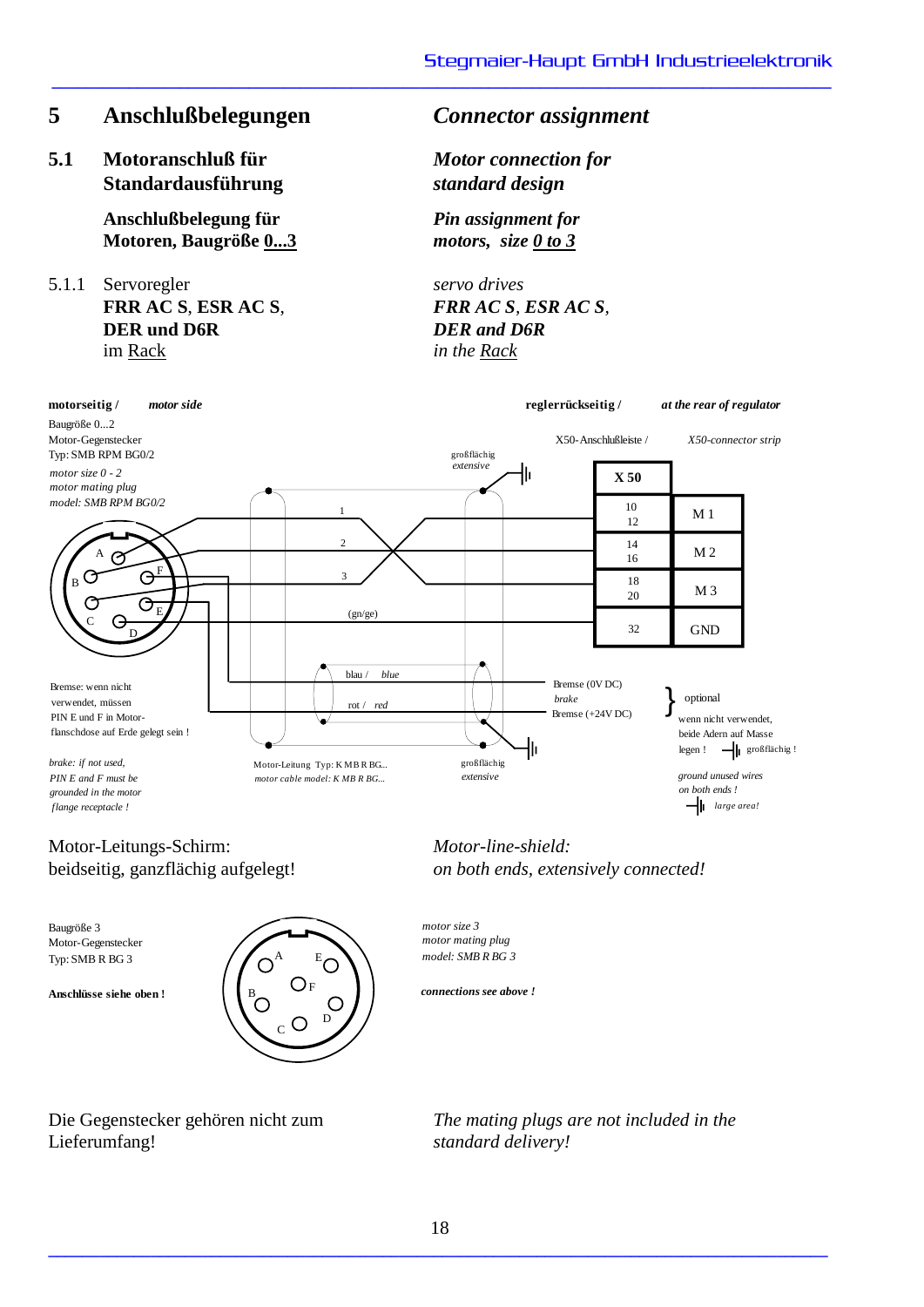**Motoranschluß für** *Motor connection for* **Standardausführung** *standard design*

**Anschlußbelegung für** *Pin assignment for*  **Motoren, Baugröße 0...3** *motors, size 0 - 3*

5.1.2 Servoregler **K DER** *servo drive K DER*

# **Anschlußbelegungen** *Connector assignment*

**\_\_\_\_\_\_\_\_\_\_\_\_\_\_\_\_\_\_\_\_\_\_\_\_\_\_\_\_\_\_\_\_\_\_\_\_\_\_\_\_\_\_\_\_\_\_\_\_\_\_\_\_\_\_\_\_\_\_\_\_\_\_\_\_\_\_\_\_\_\_\_\_\_\_\_\_\_\_\_\_\_\_\_\_\_\_\_\_\_\_\_**

im Kompaktgehäuse *in the compact enclosure*



beidseitig, ganzflächig aufgelegt! *on both ends, extensively connected!*

Motor-Gegenstecker Typ: SMB R BG 3



Lieferumfang ! *standard delivery !*

*motor mating plug model: SMB R BG 3*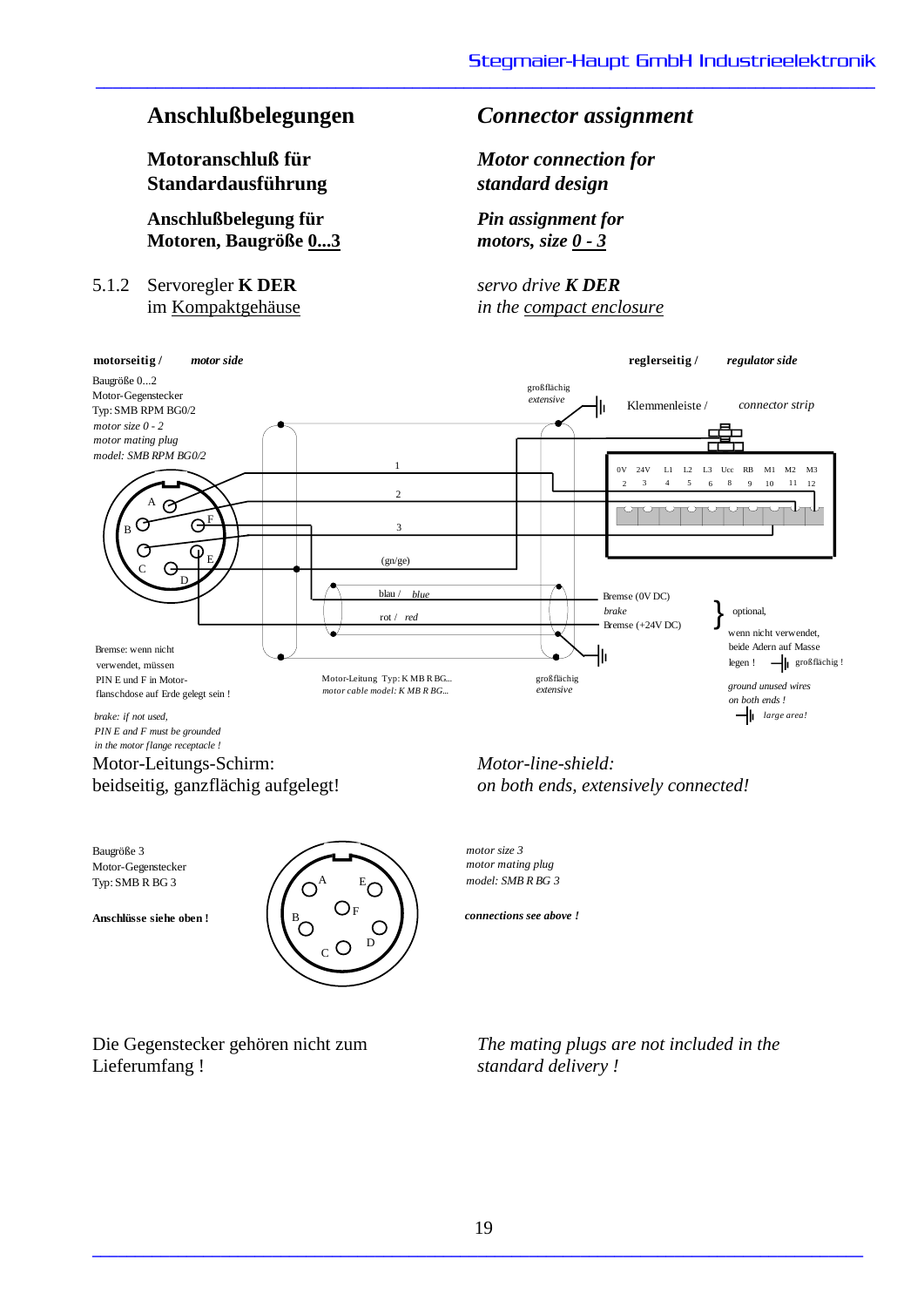# **Anschlußbelegungen** *Connector assignment*

**Motoranschluß für** *Motor connection for* **Standardausführung** *standard design*

**Anschlußbelegung für** *Pin assignment for*  **Motoren, Baugröße 0...3** *motors, size 0 - 3*

5.1.3 Servoregler **K D6R** *Servo drive K D6R*

**\_\_\_\_\_\_\_\_\_\_\_\_\_\_\_\_\_\_\_\_\_\_\_\_\_\_\_\_\_\_\_\_\_\_\_\_\_\_\_\_\_\_\_\_\_\_\_\_\_\_\_\_\_\_\_\_\_\_\_\_\_\_\_\_\_\_\_\_\_\_\_\_\_\_\_\_\_\_\_\_\_\_\_\_\_\_\_\_\_\_\_**

im Kompaktgehäuse *in the compact enclosure*



Motor-Leitungs-Schirm: *Motor-line-shield:*

Motor-Gegenstecker Typ: SMB R BG 3



Lieferumfang ! *standard delivery !*

beidseitig, ganzflächig aufgelegt! *on both ends, extensively connected!*

*motor mating plug model: SMB R BG 3*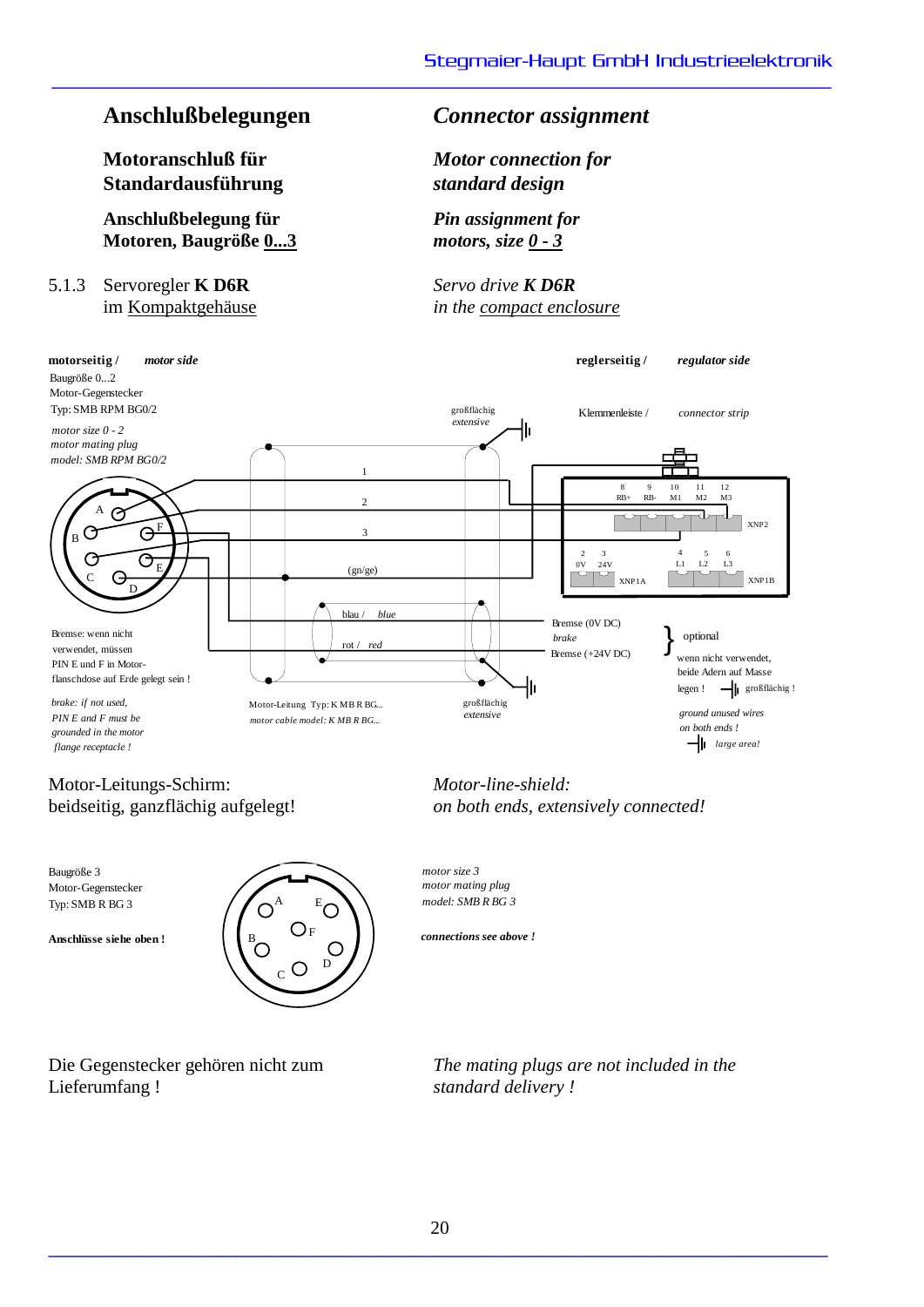**Motoranschluß für** *Motor connection for* **Standardausführung** *standard design*

**Anschlußbelegung für** *Pin assignment for*  **Motoren, Baugröße 0...3** *motors, size 0 - 3*

5.1.4 Servoregler **FRR AC S** *servo drive FRR AC S*

# **Anschlußbelegungen** *Connector assignment*

**\_\_\_\_\_\_\_\_\_\_\_\_\_\_\_\_\_\_\_\_\_\_\_\_\_\_\_\_\_\_\_\_\_\_\_\_\_\_\_\_\_\_\_\_\_\_\_\_\_\_\_\_\_\_\_\_\_\_\_\_\_\_\_\_\_\_\_\_\_\_\_\_\_\_\_\_\_\_\_\_\_\_\_\_\_\_\_\_\_\_\_**

im Kompaktgehäuse *in the compact enclosure*



# Motor-Leitungs-Schirm: *Motor-line-shield:*

Motor-Gegenstecker Typ: SMB R BG 3



Lieferumfang ! *standard delivery !*

beidseitig, ganzflächig aufgelegt! *on both ends, extensively connected!*

*motor mating plug model: SMB R BG 3*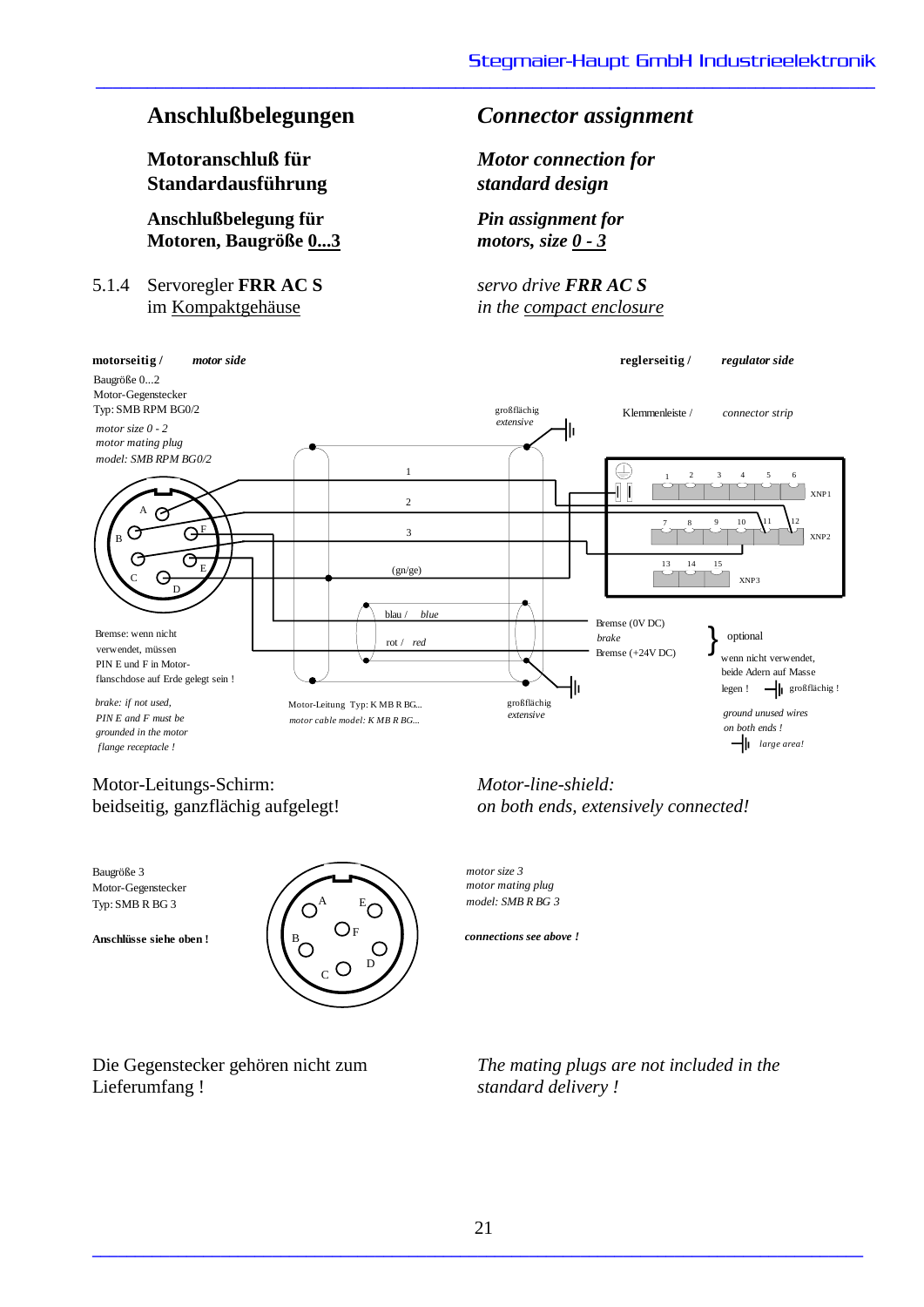# **Anschlußbelegungen** *Connector assignment*

# **5.2 Motoranschluß für** *Motor connection for* **Sonderausführung** *special design*

(Anschlüsse über PG mit Kabelenden) *(Connections via PG with cable ends)*

**Anschlußbelegung für** *Pin assignment for*  **Motoren, Baugröße 0...3** *motors, size 0 - 3*

5.2.1 Servoregler *servo drives*  **ESR AC S**, **FRR AC S**, *ESR AC S, FRR AC S,* **DER und D6R** *DER and D6R* im Rack *in the Rack*

**\_\_\_\_\_\_\_\_\_\_\_\_\_\_\_\_\_\_\_\_\_\_\_\_\_\_\_\_\_\_\_\_\_\_\_\_\_\_\_\_\_\_\_\_\_\_\_\_\_\_\_\_\_\_\_\_\_\_\_\_\_\_\_\_\_\_\_\_\_\_\_\_\_\_\_\_\_\_\_\_\_\_\_\_\_\_\_\_\_\_\_**

(z. Z. nur Motorbaugröße 0) *(only motor size 0 at the moment)*



Motor-Leitungs-Schirm: *Motor-line-shield:*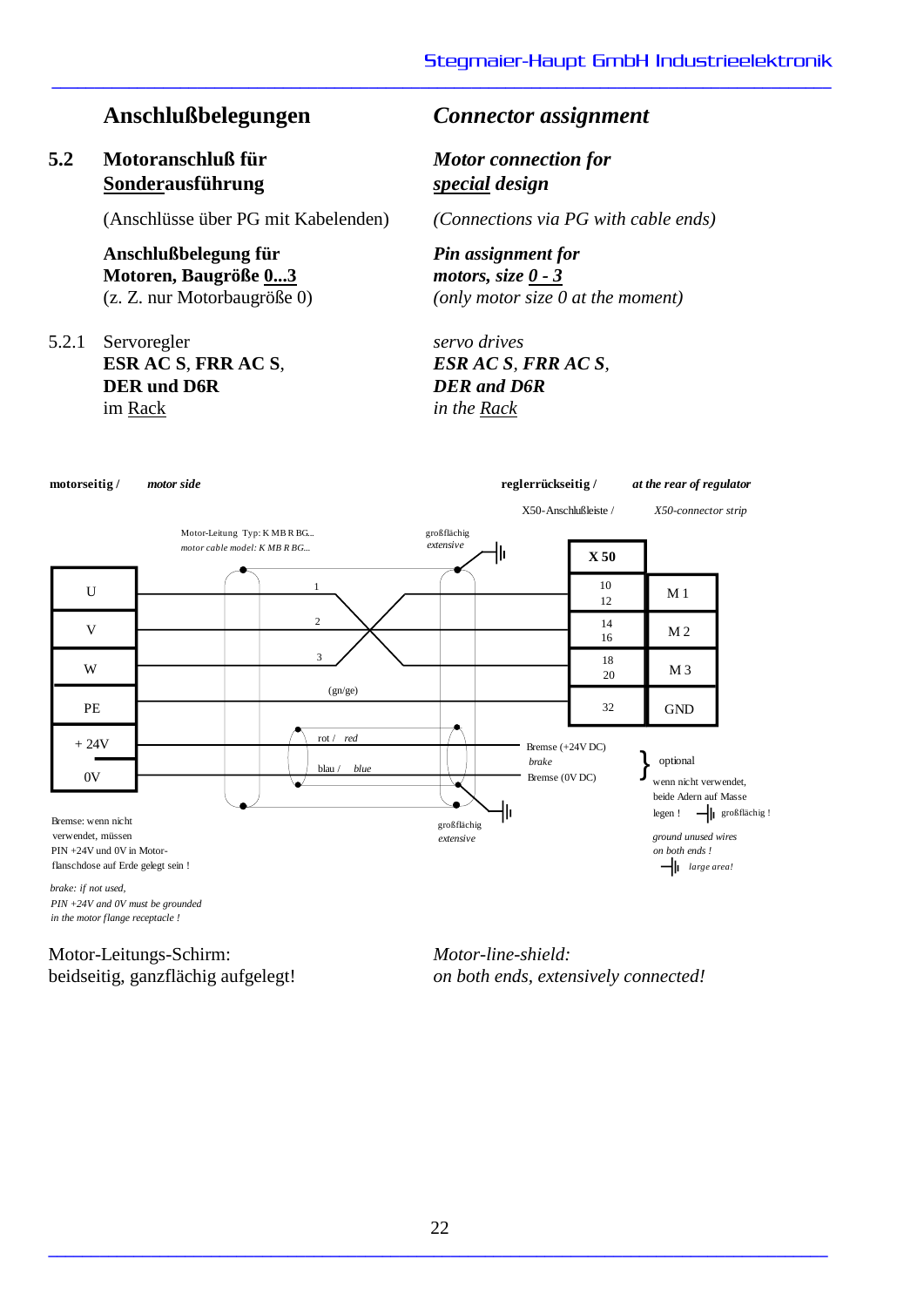**Sonderausführung** *special design*

(Anschlüsse über PG mit Kabelenden) *(Connections via PG with cable ends)*

# **Anschlußbelegung für** *Pin assignment for*  **Motoren, Baugröße 0...3** *motors, size 0 - 3*

5.2.2 Servoregler **K DER** *servo drive K DER*

# **Anschlußbelegungen** *Connector assignment*

**Motoranschluß für** *Motor connection for*

**\_\_\_\_\_\_\_\_\_\_\_\_\_\_\_\_\_\_\_\_\_\_\_\_\_\_\_\_\_\_\_\_\_\_\_\_\_\_\_\_\_\_\_\_\_\_\_\_\_\_\_\_\_\_\_\_\_\_\_\_\_\_\_\_\_\_\_\_\_\_\_\_\_\_\_\_\_\_\_\_\_\_\_\_\_\_\_\_\_\_\_**

(z. Z. nur Motorbaugröße 0) *(only motor size 0 at the moment)*

im Kompakt- oder low cost-Gehäuse *in the compact- or low cost enclosure*



*in the motor flange receptacle !*

Motor-Leitungs-Schirm: *Motor-line-shield:*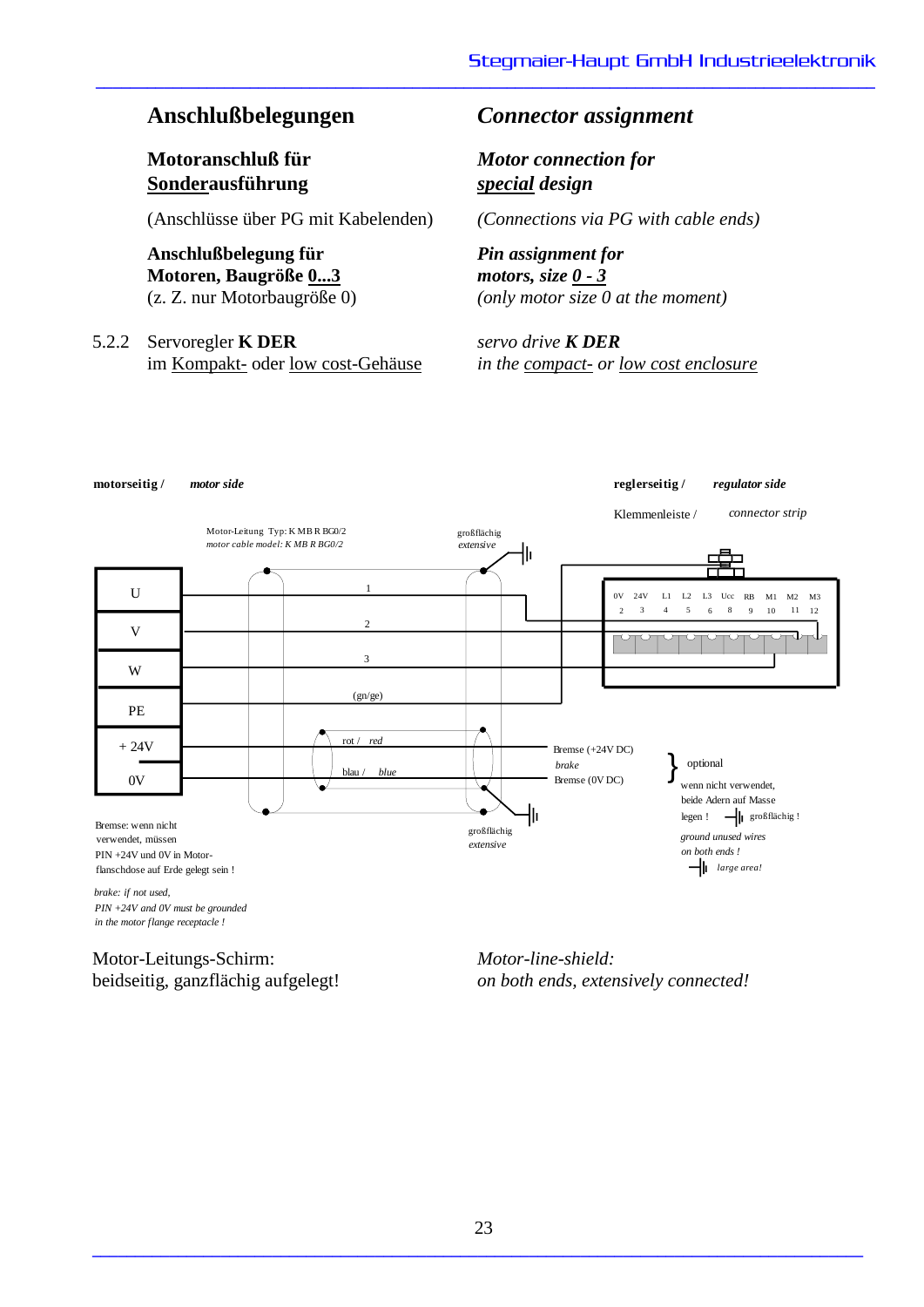# **Anschlußbelegungen** *Connector assignment*

**Sonderausführung** *special design*

(Anschlüsse über PG mit Kabelenden) *(Connections via PG with cable ends)*

**Anschlußbelegung für** *Pin assignment for*  **Motoren, Baugröße 0...3** *motors, size 0 - 3*

# 5.2.3 Servoregler **K D6R** *servo drive K D6R*

**Motoranschluß für** *Motor connection for*

**\_\_\_\_\_\_\_\_\_\_\_\_\_\_\_\_\_\_\_\_\_\_\_\_\_\_\_\_\_\_\_\_\_\_\_\_\_\_\_\_\_\_\_\_\_\_\_\_\_\_\_\_\_\_\_\_\_\_\_\_\_\_\_\_\_\_\_\_\_\_\_\_\_\_\_\_\_\_\_\_\_\_\_\_\_\_\_\_\_\_\_**

(z. Z. nur Motorbaugröße 0) *(only motor size 0 at the moment)*

im Kompaktgehäuse *in thea compact enclosure*



Motor-Leitungs-Schirm: *Motor-line-shield:*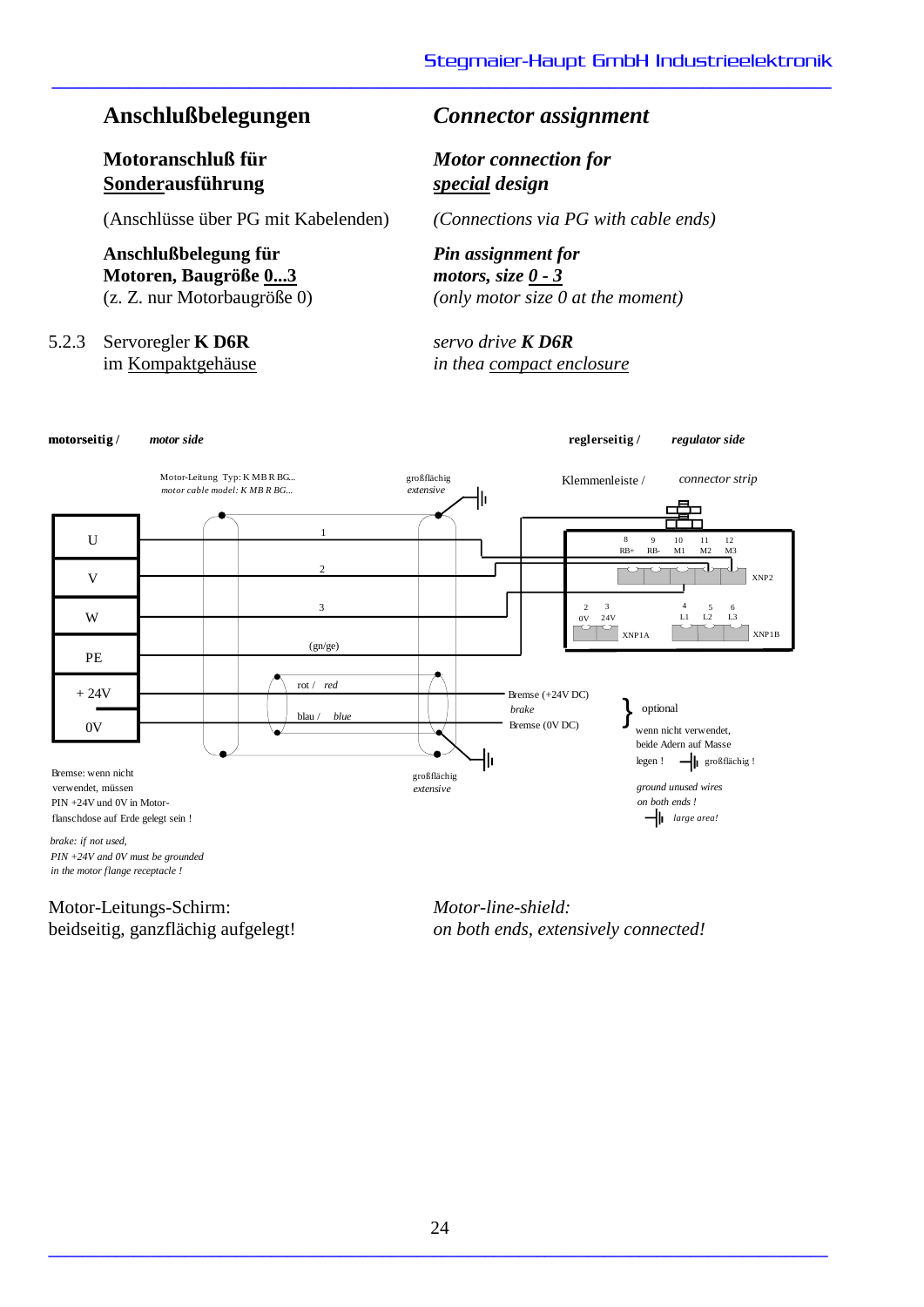**Sonderausführung** *special design*

(Anschlüsse über PG mit Kabelenden) *(Connections via PG with cable ends)*

# **Anschlußbelegung für** *Pin assignment for*

5.2.4 Servoregler **FRR AC S** *servo drive FRR AC S*

# **Anschlußbelegungen** *Connector assignment*

**Motoranschluß für** *Motor connection for*

**\_\_\_\_\_\_\_\_\_\_\_\_\_\_\_\_\_\_\_\_\_\_\_\_\_\_\_\_\_\_\_\_\_\_\_\_\_\_\_\_\_\_\_\_\_\_\_\_\_\_\_\_\_\_\_\_\_\_\_\_\_\_\_\_\_\_\_\_\_\_\_\_\_\_\_\_\_\_\_\_\_\_\_\_\_\_\_\_\_\_\_**

**Motoren, Baugröße 0...3** *EurothermB motors, size 0 - 3* (z. Z. nur Motorbaugröße 0) *(only motor size 0 at the moment)*

im Kompaktgehäuse *in the compact enclosure*



*in the motor flange receptacle !*

Motor-Leitungs-Schirm: *Motor-line-shield:*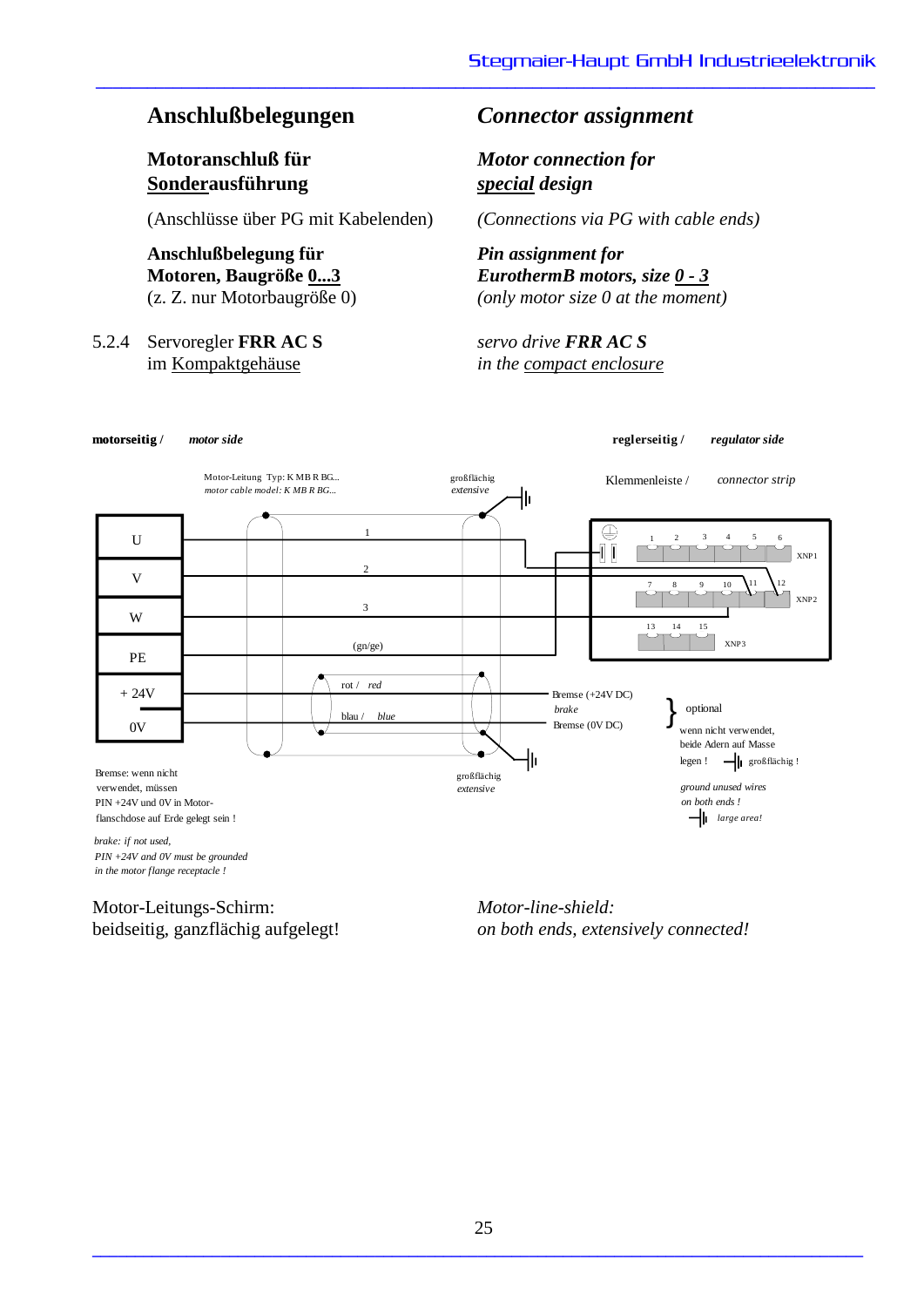## **5.3 Resolveranschluß** *Resolver connection*

5.3.1 Standardausführung *Standard design*

für alle Motorbaugrößen *for all motor sizes* und an alle Servoregler *and on all servo drives*

### **motorseitig /** *motorside* **reglerseitig /** *controller side*

# **Anschlußbelegungen** *Connector assignment*

**\_\_\_\_\_\_\_\_\_\_\_\_\_\_\_\_\_\_\_\_\_\_\_\_\_\_\_\_\_\_\_\_\_\_\_\_\_\_\_\_\_\_\_\_\_\_\_\_\_\_\_\_\_\_\_\_\_\_\_\_\_\_\_\_\_\_\_\_\_\_\_\_\_\_\_\_\_\_\_\_\_\_\_\_\_\_\_\_\_\_\_**



**1) ! Achtung ! Sicherheit und Isolation:** Der Temperatur-Sensor in der Motorwicklung muß für sichere Trennung (PELV) isoliert sein. Andernfalls wird die Isolationsklasse des Reglers herabgesetzt, oder der Einsatz einer zusätzlichen Trennstelle erforderlich.

Lieferumfang ! *the standard delivery !*

*1)* **!** *Attention ! Security and insulation: The temperature sensor in the motor winding must be insolated for secure division (PELV). Otherwise, the insulation class of the drive becomes reduced or the effort of an additional galvanic seperation is required.*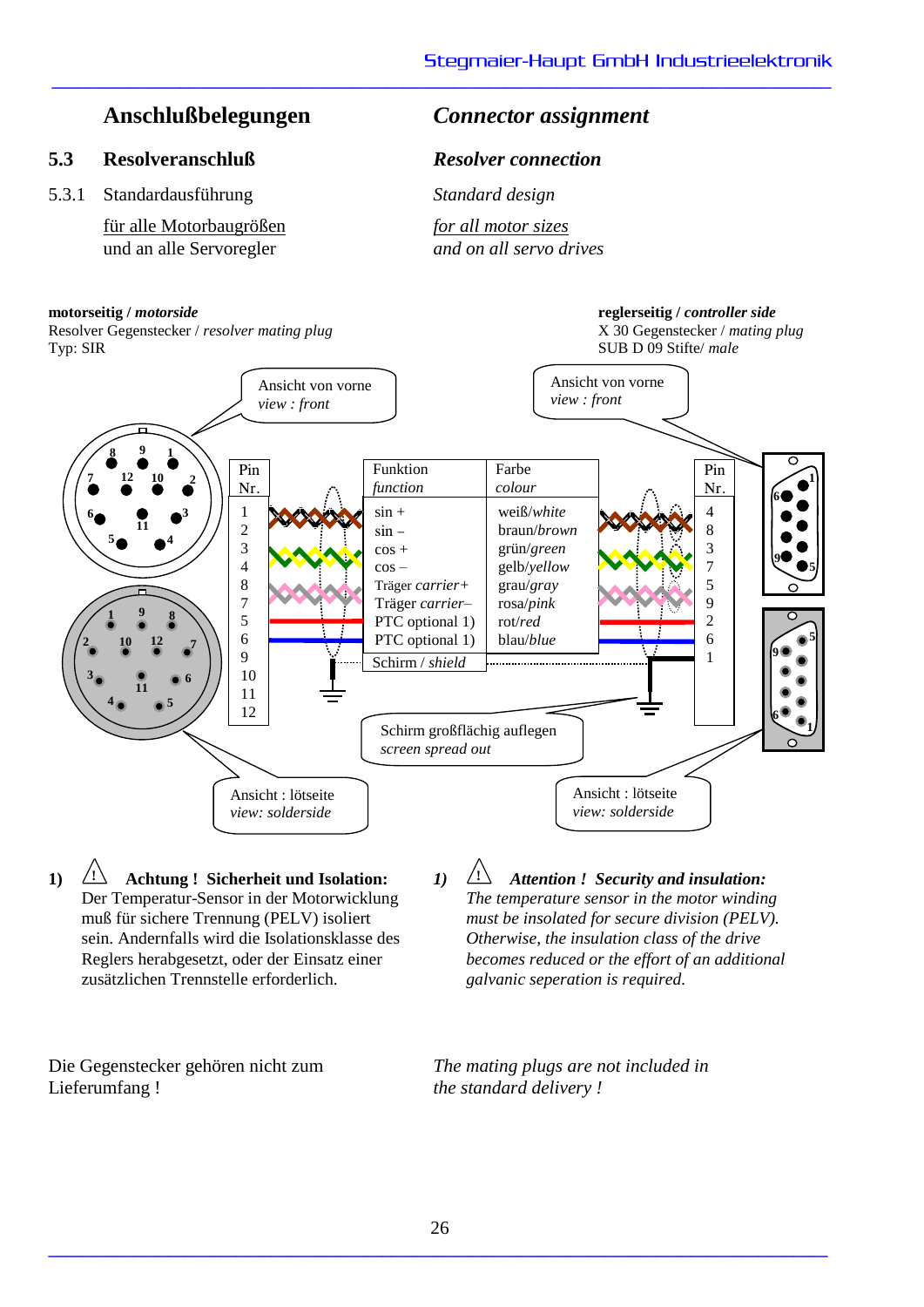# **Anschlußbelegungen** *Connector assignment*

5.3.2 Sonderausführung *Special design* mit Leitungen über PG-Verschraubung *with cables via PG-coupling*

### **Resolveranschluß** *Resolver connection*

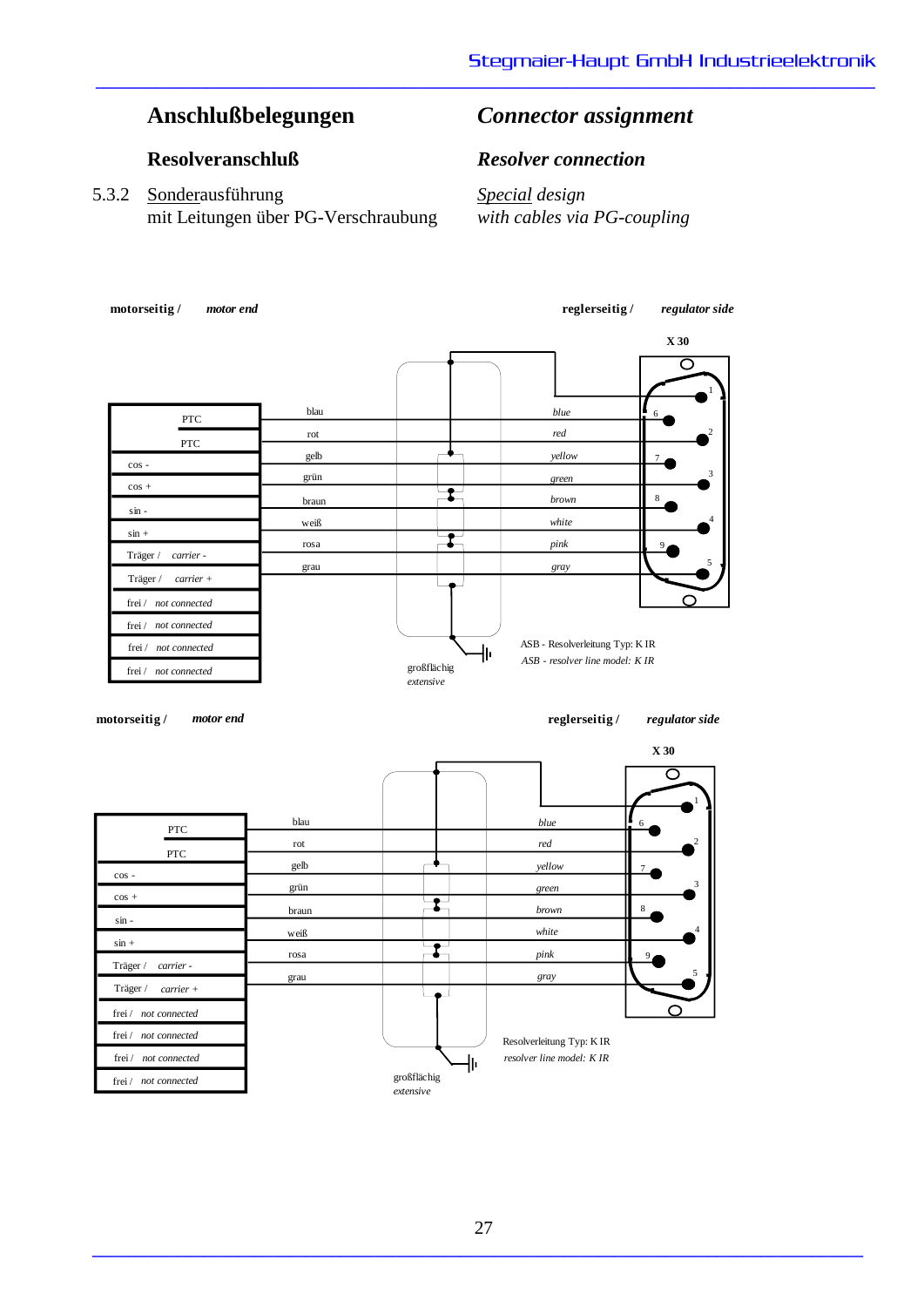# **5.4 Verdrahtungshinweise** *Cabling instructions*

Wichtige Regeln im Umgang mit Servoreglern und Servomotoren:

- 1. Ohne Funkentstörfilter am Netzeingang ist die Einhaltung eines Funkentstörgrades nicht möglich. Netzfilter erhöhen zudem die Störfestigkeit der Anlage.
- 2. Die Leitung zwischen der Leistungselektronik. und dem Motor muß geschirmt sein. Der Schirm muß als YCY ausgeführt sein. Ein SY-Schirm ist ungeeignet. Die Schirmauflage für die Leistungsleitung (Motorleitung) muß beidseitig ausgeführt sein. Wir empfehlen den Einsatz der Motorleitungen K MB R!
- 3. Metallische Teile im Schaltschrank müssen großflächig und HF-mäßig sehr gut leitend miteinander verbunden sein. Vermeiden Sie Oberflächen wie Eloxal, gelb chromatiert und lackiert, die über die Frequenz sehr hohe Widerstandswerte aufweisen können! Achten Sie darauf, daß die Metalle in der chemischen Spannungsreihe nah beieinanderliegen! Nutzen Sie die gute Leitfähigkeit und große Oberfläche der verzinkten Montageplatte als Erdpotential!
- 4. Im selben Stromkreis eingebaute Relais, Schütze und Magnetventile müssen durch Funkenlöschkombinationen bzw. überspannungsbegrenzende Bauelemente beschaltet sein. Dies gilt auch, wenn diese Teile nicht im selben Schrank wie die Servoregler montiert sind.

# **Anschlußbelegungen** *Connector assignment*

**\_\_\_\_\_\_\_\_\_\_\_\_\_\_\_\_\_\_\_\_\_\_\_\_\_\_\_\_\_\_\_\_\_\_\_\_\_\_\_\_\_\_\_\_\_\_\_\_\_\_\_\_\_\_\_\_\_\_\_\_\_\_\_\_\_\_\_\_\_\_\_\_\_\_\_\_\_\_\_\_\_\_\_\_\_\_\_\_\_\_\_**

*Important rules when operating servo regulators and servomotors:*

- *1. A radio interference suppression level cannot be maintained without an interference suppression filter at the line input. Moreover, line filter increase the immunity of the system to interference.*
- *2. The cable between the power electronics and the motor must be shielded as YCY. A SY shield is not suitable. The shield support for the power cable (motor cable) must be on both ends. We recommend using motor cables K MB R!*
- *3. Metal parts in the switching cabinet must be connected with each other having large areas of contact and must carry high frequencies very well. Avoid anodized, yellow-passivized and painted surfaces which can have very high resistance values based on the frequency! Make sure that the metals lie close together in the chemical circuit voltage class! Use the good conductivity and the large surface of the galvanized mounting plate as earth potential!*
- *4. Relays, contactors and solenoid values build into the same circuit must be connected with spark-suppressing combinations or components limiting overvoltage, respectively. This applies also if these parts are not mounted in the same cabinet as the servo regulator.*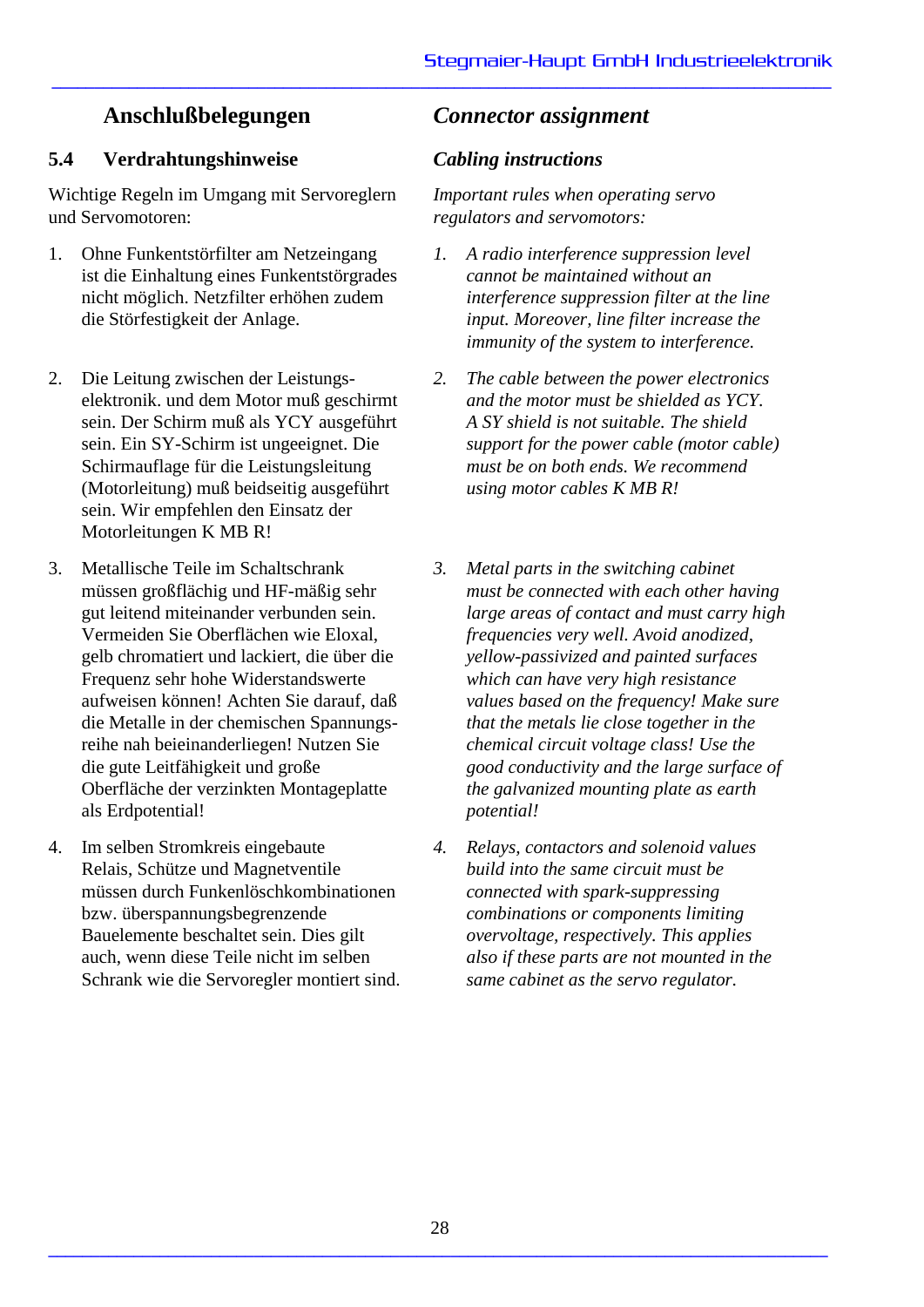# **Verdrahtungshinweise** *Cabling instructions*

- 5. Der Schirm von analogen Signalleitungen muß einseitig und möglichst im Schaltschrank aufgelegt werden. Auf großflächige und niederohmige Verbindung achten! Der Schirm von digitalen Signalleitungen muß beidseitig großflächig und niederohmig aufgelegt werden. Bei Potentialunterschieden ist ein zusätzlicher Ausgleichsleiter parallel zu verlegen. Bei trennbaren Verbindungen unbedingt Stecker mit Metallgehäuse verwenden.
- 6. Vermeiden Sie Angstschleifen an allen Anschlußleitungen! Darüber können alle Maßnahmen bezüglich Filterung und Schirmung HF-mäßig kurzgeschlossen werden. Nicht belegte Litzen in Leitungen vorne und hinten auf Schutzleiter legen.
- 7. Ungeschirmte Leitungen eines Strom kreises, also Hin- und Rückleiter sollten wegen symmetrischer Störer verdrillt sein.
- 8. Trennen Sie schon in der Planungsphase "heiße" und "kalte" Leitungen räumlich. Ihr spezielles Augenmerk sollte den Motorleitungen gelten. Sehr gefährdet ist der Bereich der gemeinsamen Klemmleiste - Netzeingang und Motorausgang.
- 9. Die Leitungsführung in einem Schrank sollte möglichst dicht am Bezugspotential erfolgen; freischwebende Leitungen sind bevorzugte EMV-Opfer sowohl als aktive wie als passive Antennen.
- 10. Bei Betrieb von mehr als einer Leitungskomponente an einem gemeinsamen Netz muß mit EMV-Problemen gerechnet werden. Der Planer einer Anlage muß von vorn herein sowohl hochfrequente Störaussendungen wie auch Störempfindlichkeit der Komponenten untereinander in sein Konzept integrieren und Maßnahmen dagegen ergreifen.

# **Anschlußbelegungen** *Connector assignment*

- *5. The shield for the analog signal lines must be installed on one end and, if possible, in the switching cabinet. Ensure a connection which provides extensive contact and which is low-resistant! The shield for the digital signal lines must be installed on both ends, must have extensive contact and must be low resistance. An additional equalizer is to be laid parallel when there are potential differences. It is necessary to use plugs with metal enclosures with separable connections.*
- *6. Avoid unnecessary extra loops on all connecting cables. All measures regarding filtering and shielding can be short cicuited on them with high frequency. Connect unused litz wires in cables on both ends to the equipment ground conductor.*
- *7. Unshielded cables of a cicuit, the conductors going out and returning, should be twisted due to symmetrical interferences.*
- *8. Separate physically "live" and "dead" wires even in the planning phase. Give special attention to the motor cables. The area of the common terminal strip-line input and motor output is especially endangered.*
- *9. Relays, contactors and solenoid values. The cables should be laid in the switching cabinet as close as possible to the ground; wires hanging freely in the air are preferred EMC victims as well as active and passive aerials.*
- *10. When operating with more than one line component in a common network, EMC problems are to be expected. From the start, the installation planer must integrate in his concept high frequency emitted interference as well as the electromagnetic susceptibility of the components to one another and take measures against it.*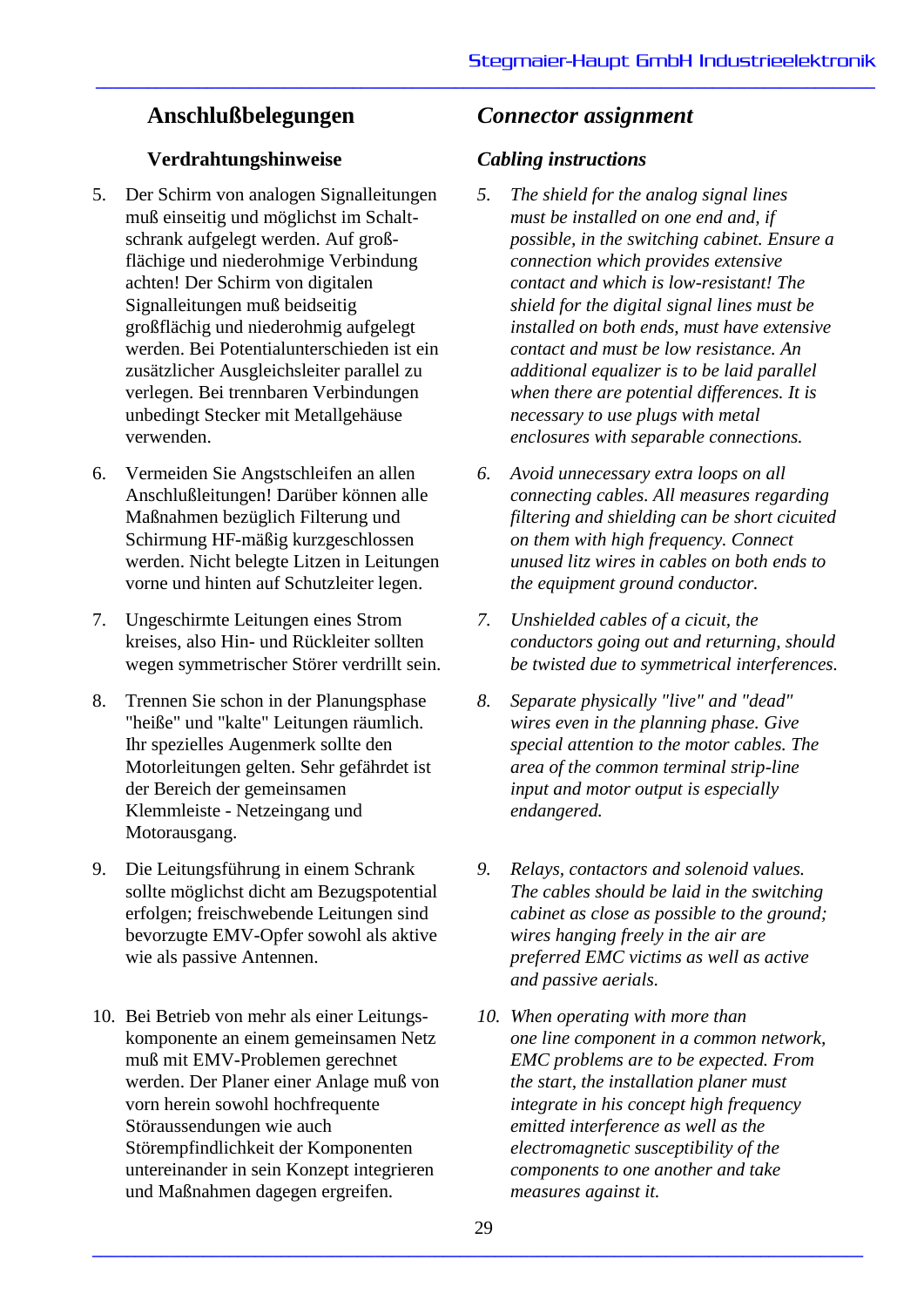# **Verdrahtungshinweise** *Cabling instructions*

- 11. Es ist zwingend notwendig Leitungsschirme komplett bis zu den Anschlüssen zu führen. Die Auflage der Leitungsschirme auf Erdpotential muß im Nahfeld des Servoreglers liegen (10 - 50 cm). Empfindliche Meßleitungen sollten möglichst weit von diesem Bereich entfernt sein, das gilt auch wenn diese geschirmt sind!
- 12. Es ist zwingend notwendig die Motorleitungen in einem getrennten Kabelkanal und Kabelschlepp zu verlegen, auch dann, wenn diese geschirmt sind. Dieser Kanal muß mindestens 30 - 40 cm von der für die Signalleitungen vorgesehenen Kanal getrennt sein.

# **Anschlußbelegungen** *Connector assignment*

**\_\_\_\_\_\_\_\_\_\_\_\_\_\_\_\_\_\_\_\_\_\_\_\_\_\_\_\_\_\_\_\_\_\_\_\_\_\_\_\_\_\_\_\_\_\_\_\_\_\_\_\_\_\_\_\_\_\_\_\_\_\_\_\_\_\_\_\_\_\_\_\_\_\_\_\_\_\_\_\_\_\_\_\_\_\_\_\_\_\_\_**

- *11. It is absoluteley necessary to run cable shields completely up to the connectors. The connection of the cable shields to ground must be in the near field of the servo regulator (10 - 50 cm). Sensitive measuring leads should be removed as far as possible from this area; this applies also when they are shielded!*
- *12. It is mandatory to run the motor cables in a separate cable channel and to lay flexible cable shielding also when these are shielded. This channel must be separated by at least 30 - 40 cm from the channel for the signal lines.*

# **5.5 Steckerbezeichnung** *Plug designation*

5.5.1 Gegenstecker für Motor- und *Mating plugs for motor- and* Bremsanschlüsse *brake connections*

| <b>Baugröße</b>  | <b>Steckerbezeichnung</b> |  |  |  |  |
|------------------|---------------------------|--|--|--|--|
| Size <sup></sup> | <b>Plug designation</b>   |  |  |  |  |
| $0 - 2$          | SMB RPM BG 0/2            |  |  |  |  |
|                  | SMB R BG 3                |  |  |  |  |

5.5.2 Gegenstecker für Resolver- und *Mating plugs for resolver- and* Thermoanschluß *thermal connection*

| <b>Baugröße</b> | <b>Steckerbezeichnung</b> |
|-----------------|---------------------------|
| Size            | <b>Plug designation</b>   |
| alle            | <b>SIR</b>                |
|                 | 7 T E                     |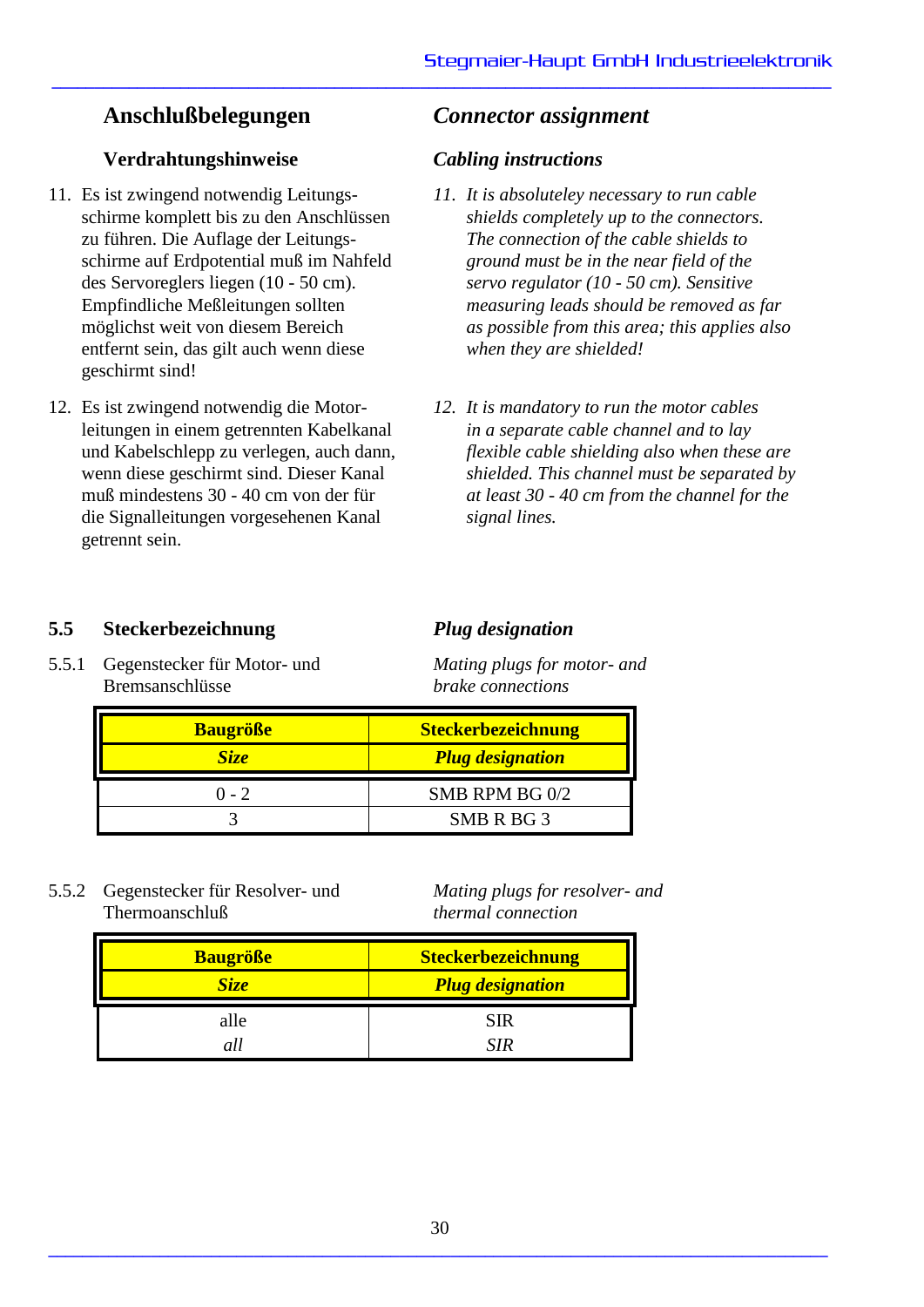# **6 Technische Daten der** *Technical data of the* **Stillstandsbremse** *holding brake*

| optional                                         |                                           |                                             | optional                      |                                                     |                          |
|--------------------------------------------------|-------------------------------------------|---------------------------------------------|-------------------------------|-----------------------------------------------------|--------------------------|
| <b>Stillstandsbremse</b><br><b>holding brake</b> | <b>Motor-BG</b><br>motor size             | <b>Haltemoment</b><br><b>holding torque</b> | max. Strom<br>max. current    | <b>Trägheitsmoment</b><br><i>moment of inertia</i>  | <b>Gewicht</b><br>weight |
| Typ:<br><b>Model:</b>                            | <b>BG</b><br>$(\textcolor{red}{\bullet})$ | <b>MBrH</b><br>(Nm)                         | <u>I<sub>max</sub></u><br>(A) | $J_{\text{Br}}$<br>$\left( \mathrm{kg~cm^2}\right)$ | $m_{Br}$<br>(g)          |
| BR M BG0                                         | $\theta$                                  | 0,75                                        | 0,33                          | 0,03                                                | 185                      |
| <b>BRMBG1</b>                                    |                                           | 3,2                                         | 0,42                          | 0,3                                                 | 445                      |
| BR M BG2                                         | $\overline{2}$                            | 6,0                                         | 0,55                          | 0,63                                                | 700                      |
| BR M BG3                                         | 3                                         | 12,0                                        | 0,75                          | 2,1                                                 | 1280                     |

**\_\_\_\_\_\_\_\_\_\_\_\_\_\_\_\_\_\_\_\_\_\_\_\_\_\_\_\_\_\_\_\_\_\_\_\_\_\_\_\_\_\_\_\_\_\_\_\_\_\_\_\_\_\_\_\_\_\_\_\_\_\_\_\_\_\_\_\_\_\_\_\_\_\_\_\_\_\_\_\_\_\_\_\_\_\_\_\_\_\_\_**

Anschlußspannung:  $U_s = 24$  V DC,  $\pm 10\%$  laut VDE 0580

Stillstandsbremsen werden A- seitig integriert; daraus folgt Änderung der Motorlänge, siehe Maß $K1$ !

## **Die eingesetzte Bremse ist nicht für das generelle Abbremsen der Antriebe geeignet, sondern ist lediglich eine Stillstands- bzw. Haltebremse.**

Es muß also vom Anwender sichergestellt werden, daß der Antrieb steht bevor die Bremse einfällt. Sollte die Bremse nicht nur bei stehenden Antrieben verwendet werden, so ist generell der Verschleiß und damit das Haltemoment der Bremse abhängig von:

- der Drehzahl des Antriebes, bei welcher die Bremse geschaltet wird
- das Lastträgheitsmoment am Antrieb
- Umweltbedingungen wie Temperatur, usw.
- der Anzahl der Bremsungen, usw.

*Supply voltage: US = 24 V DC, ± 10% acc. VDE 0580*

*Holding brakes are integrated on A- side; therefore the motor length is changed, see dimension K1 !*

## *The inserted brake is not characterized for the general slowing-down the drives, but is merely a standstill and/or holding brake.*

*Therefore, it must become guaranteed by the customer, that the drive stands, before that brake comes in. Should that brake not only become employed in the case of standing drives, so it`s generally the wear and therefore the holding torque of the brake depending on:*

- *the speed of the drive with witch the brake will be switched*
- *the load moment of inertia on the drive*
- *environmental conditions as temperature, and so forth.*
- *the number of braking and so forth*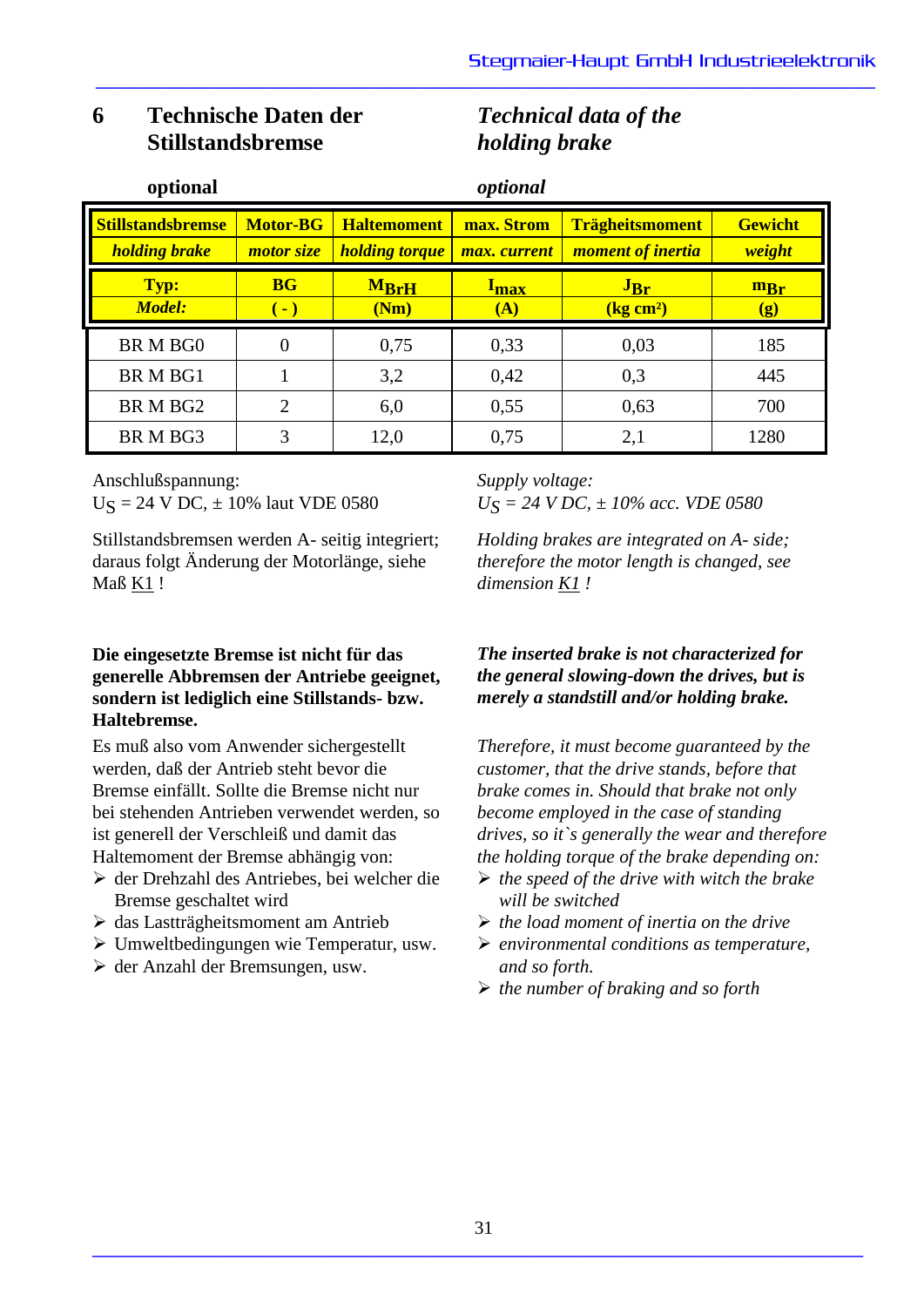# **7 Wellenbelastungen** *Shaft loads*

**\_\_\_\_\_\_\_\_\_\_\_\_\_\_\_\_\_\_\_\_\_\_\_\_\_\_\_\_\_\_\_\_\_\_\_\_\_\_\_\_\_\_\_\_\_\_\_\_\_\_\_\_\_\_\_\_\_\_\_\_\_\_\_\_\_\_\_\_\_\_\_\_\_\_\_\_\_\_\_\_\_\_\_\_\_\_\_\_\_\_\_**

**7.1 radiale Wellenbelastung-Definition** *radial shaft load definition*



# **7.2 axiale Wellenbelastung-Definition** *axial shaft load definition*



# **7.3 technische Daten** *technical data*

| Motor-Baugröße                 | <b>A-seitig</b>                                      | <b>Kugellagertyp</b><br><b>B</b> -seitig | <b>Nenndrehzahl</b>  | max. radiale<br><b>Wellenbelastung</b> | max. axiale<br><b>Wellenbelastung</b> |  |
|--------------------------------|------------------------------------------------------|------------------------------------------|----------------------|----------------------------------------|---------------------------------------|--|
| <b>Motor size</b>              | <b>Ball bearing type</b><br><b>B</b> -side<br>A-side |                                          | <b>rated speed</b>   | maximum radial<br><b>shaft</b> load    | maximum axial<br>shaft load           |  |
| <b>CO</b>                      | $\overline{\phantom{0}}$                             | $(-)$                                    | <b>MN</b><br>(1/min) | <b>FR</b><br>(N)                       | FA<br>(N)                             |  |
| 0                              | 6001                                                 | 6001                                     | 4000                 | 220                                    | 80                                    |  |
|                                | 6003                                                 | 6001                                     | 4000                 | 250                                    | 90                                    |  |
| $\mathfrak{D}$<br>6004<br>6002 |                                                      |                                          | 4000                 | 300                                    | 100                                   |  |
| 3                              | 6005                                                 | 6003                                     | 4000                 | 570                                    | 200                                   |  |

Die Angaben beziehen sich auf 20000 Betriebsstunden *The specifications refers to 20000 hours of operation !*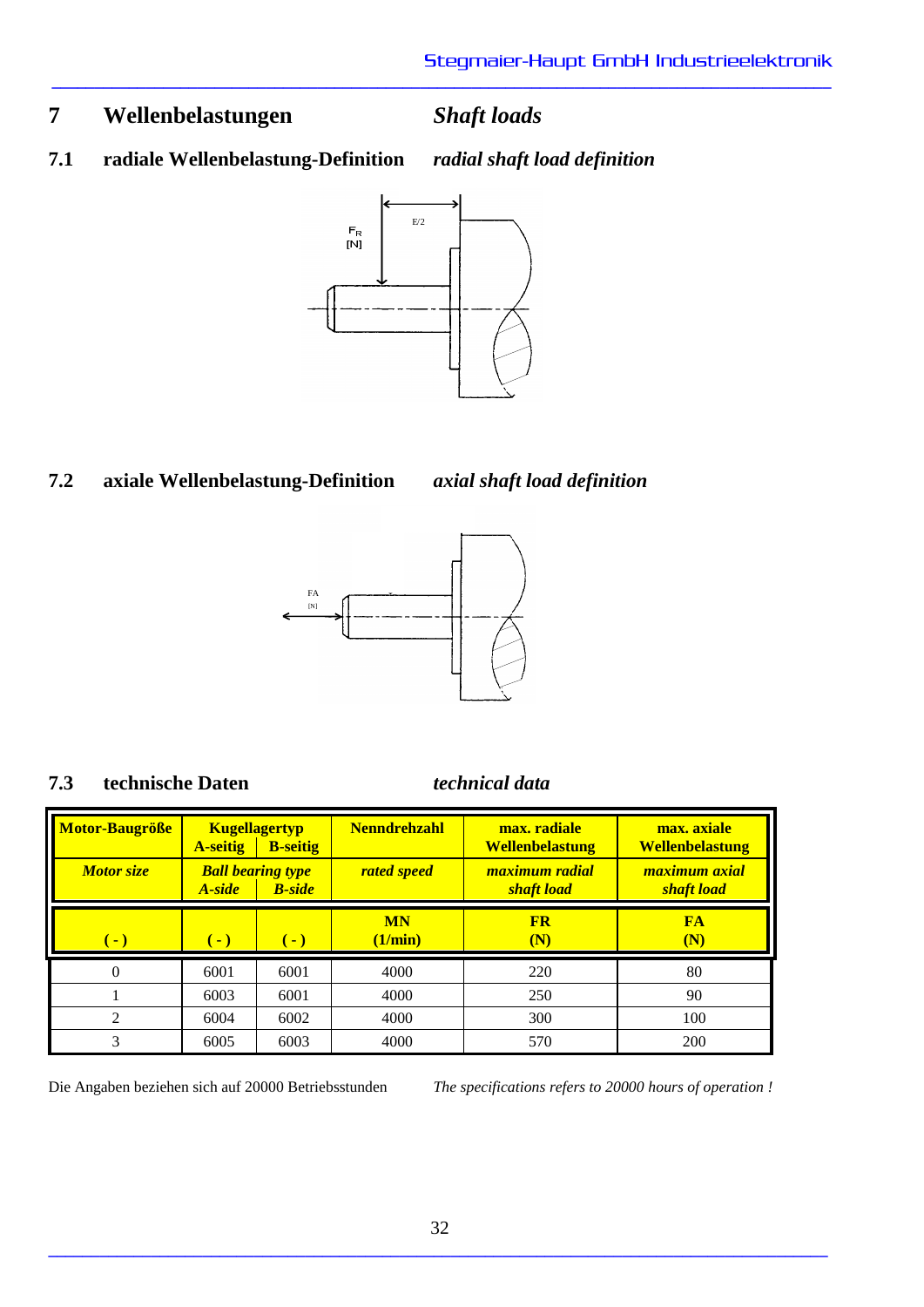# **8 Nennleistungs-Abhängigkeit der** *Nominal power dependence of the* **AC-Servomotoren** *AC servo motors* **bezüglich Aufstellungshöhe** *concerning the installation hight*

# **8.1 Kurzbeschreibung** *Short description*

Bei der Auswahl eines passenden Motors ist folgendes zu berücksichtigen:

Arbeitsbelastung (Leistung), Betriebsart, Anlauf-, Brems- und Umsteuervorgänge, Zusatzträgheitsmoment, Momentverlauf der Arbeitsmaschine, ggf. Drehzahlsteuerung, Netzverhältnisse, Kühlmitteltemperatur, Aufstellungshöhe u.a.

Die Nennleistung ist die an der Welle mechanisch verfügbare Leistung, wenn der Aufstellungsort nicht über 1000 m über NN liegt, die Lufttemperatur nicht 40° C überschreitet und die Netzverhältnisse normal sind. Bei abweichenden Bedingungen, was Aufstellungshöhe und Lufttemperatur betrifft, ist die zulässige Leistung dem nachstehenden Bild entsprechend zu korrigieren.

**\_\_\_\_\_\_\_\_\_\_\_\_\_\_\_\_\_\_\_\_\_\_\_\_\_\_\_\_\_\_\_\_\_\_\_\_\_\_\_\_\_\_\_\_\_\_\_\_\_\_\_\_\_\_\_\_\_\_\_\_\_\_\_\_\_\_\_\_\_\_\_\_\_\_\_\_\_\_\_\_\_\_\_\_\_\_\_\_\_\_\_**

*When selecting an adequate motor the following is to be considered: Workload (power), operating mode, starting, braking and by-passing processes, additional moment of inertia, moment course of the operating machine, speed control if necessary, net ratios, coolant temperature, installation hight etc.*

*The nominal power is the power which is mechanically available at the shaft, if the installation site is not situated above 1000 m above NN, the air temperature does not exceed 40° C, and the net ratios are normal. With differing conditions concerning installation hight and air temperature, the permissible power must be corrected corresponding to the following picture.*



Die Lufttemperatur und die Aufstellungshöhe getrennt ablesen. Treten abweichende Lufttemperaturen und Aufstellungshöhen gleichzeitig auf, so sind die Faktoren für die zulässige Leistung zu multiplizieren.

*Check the air temperature and the installation hight separately. Should there be differing air temperatures and installation hights at the same time , the factors for the permissible power must be multiplicated.*